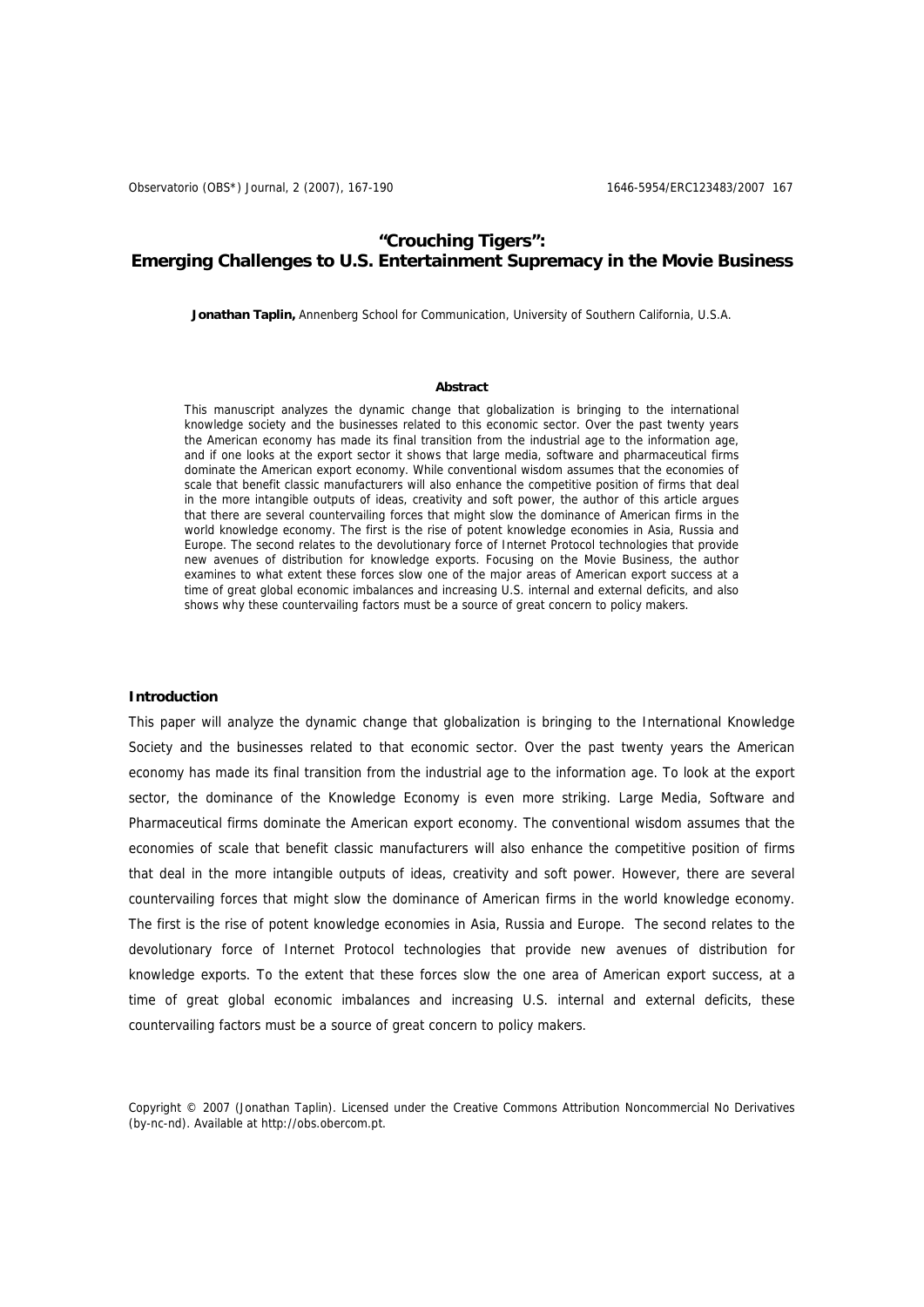This is not just speculative. Already we are seeing resistance to American intellectual property policy. In India, local pharmaceutical companies have reverse-engineered U.S. AIDS drug molecules and sold them for 20% of the U.S. price on the Indian and South African market. China and Brazil have officially embraced Linux as the "correct" software platform to build large applications on. This has led Microsoft, for the first time in its history, to open its source code to the Chinese government in order to compete there. In the media business we have seen a continued rise in the incidence of piracy of U.S. entertainment product combined with reluctance on the part of the media conglomerates to adjust prices in local markets to combat piracy. To make matters worse for American media giants, the low cost of digital production tools is allowing foreign TV producers to make huge inroads in their local TV schedules. While U.S. special effects driven motion pictures still perform well around the world, American TV series are increasingly scarce on foreign networks. The issue of the relative weakening of American dominance in the culture sphere has two components. The first is the pure economic aspect of whether the export of entertainment and software (currently the leading US export having passed aviation two years ago) will decrease in the next ten years, buffeted by the twin headwinds of foreign competition and piracy. The second and more subtle question revolves around the soft power role that U.S. entertainment exports play in defining our societal values to a potentially hostile world.

Instead of trying to review the whole of U.S. knowledge exports, we will focus on the media sector. Our purpose is to understand if U.S. domination of global entertainment is at a turning point. We have used the motion picture business as a proxy for global popular cultural influence for two reasons. First, because the movies have been the traditional way the US speaks to the world about its culture and has been the way foreigners understand day-to-day life in America. Second, because the movie business starts with public exhibition in theaters, the ability to track the relative popularity of various films and genres over time is greatly enhanced. We believe that there are indeed strong global media forces being developed in regions of Asia, Russia and to a lesser extent in Latin America that will eventually challenge US domination of world motion picture distribution. We will try to provide both a timetable and a rationale for this shift in the course of the paper.

### **Historical Background**

The notion that the United States has always dominated the world cinema is a mistaken notion. There have been periods where other actors were prominent and even periods when the cultural influence of foreign cinema in the US was quite powerful. To understand this dynamic, it is necessary to return to the early years of the motion picture business from 1900-1917. Although Thomas Edison is generally acknowledged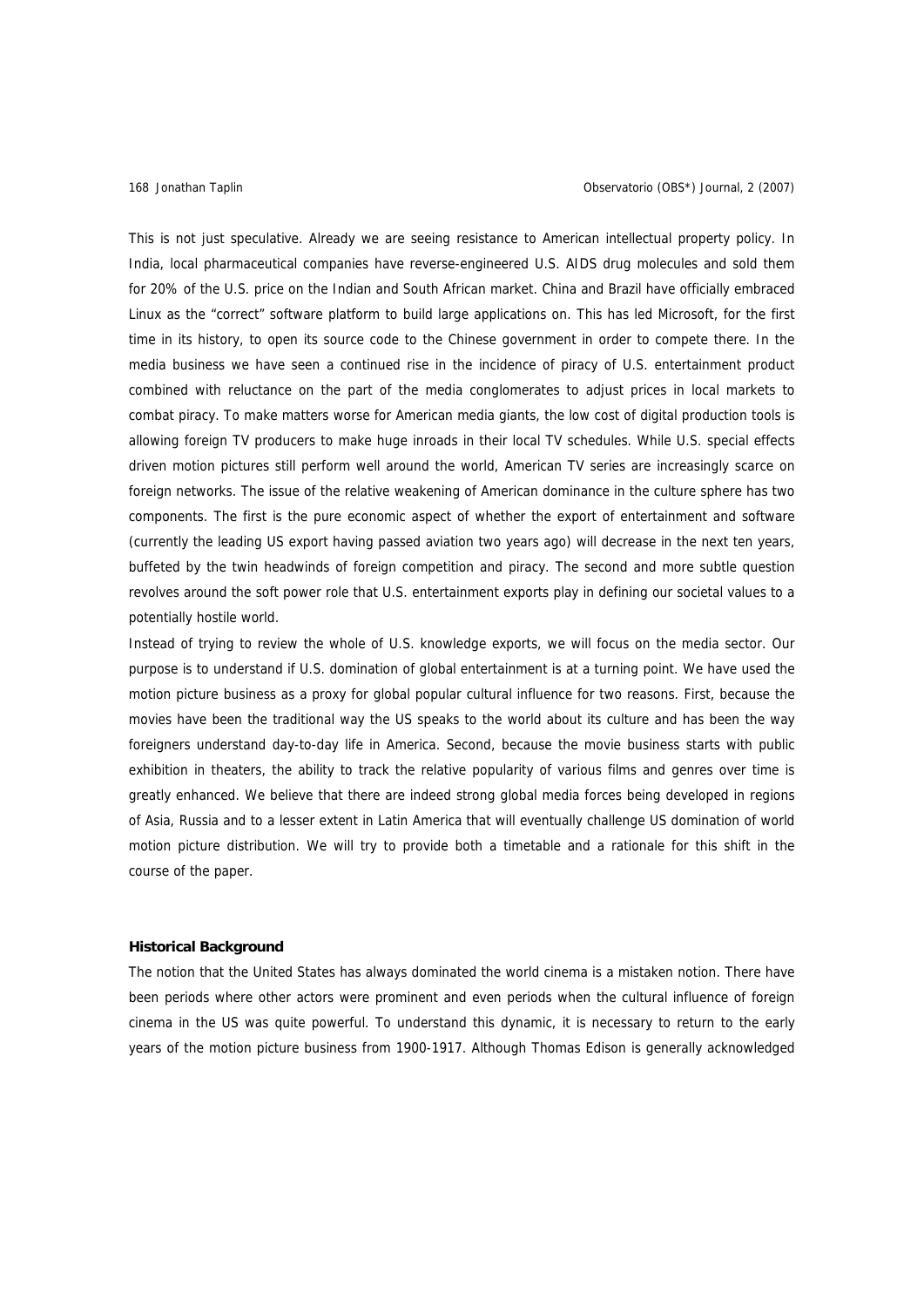### Observatorio (OBS\*) Journal, 2 (2007) Jonathan Taplin 169

to be one of the pioneers of early cinema, there is ample evidence to assert that the Melies Brothers in Paris, France were equally important in the early years of cinema development. The fact that both Edison and Melies endorsed a single "gauge" for motion picture film stock so that projector technology was quickly standardized around the world is their most important cooperation. Whereas the early pictures out of the Edison studios in New Jersey were more focused on telling very simple stories, the Melies Brothers were experimenting with special effects and more elaborate storytelling from the start. By 1903, Gaston Melies had opened a distribution office in New York, and Charles Pathe, the other dominant power in early French Cinema, followed him two years later. Edison had formed the Motion Picture Patents Corporation and seemed more interested in protecting his patents than in finding good storytellers. He regularly sued rival picture producers who refused to pay him royalties, and so his pursuit of monopoly control of the motion picture trade stifled early creativity in American movies. The French were more than willing to fill the vacuum, and by 1910, the French films were gaining significant share in the American market. Since a silent film only needed English titles to transform itself, the cost of producing an English version of a French Film was insignificant. This development was denounced both by the Patents Trust members as well as local politicians ever eager to play on fears of "foreign influence" over unsophisticated US moviegoers. Much of the worry was directed towards the possibility that the sophisticated (read sexual) influence of the French Cinema might inhibit the integration of the huge European immigrant influx into the moral norms of Protestant American society.

The influence of the European cinema (the Italians and Germans had both started importing films in 1910) came to a crashing halt in 1917 with the advent of World War I. All three of the dominant European cinemas stopped any significant production and the American companies rushed to fill the vacuum. The timing was perfect in that the influence of Edison's Patent Trust was waning. Many producers had fled to California to escape the enforcement efforts of the Trust and slowly the diverse group of former garment makers who made up the production ranks was coalescing into a few stronger companies that were to become the core of the Hollywood Studio System. By 1920 Paramount, Metro, Warner Bros., Universal and Fox had been incorporated and a group of banks (primarily led by A.P.Giannini's Bank of America) had begun to lend money for production. Thus began the golden age of Hollywood. This domination of the world motion picture business by Hollywood continued unabated through two world wars until 1946. The domination was based on a vertically integrated film business in which all aspects from script and talent development, through production and distribution and ending in complete ownership of the exhibition business allowed the studios to maintain a consistent flow of high quality product to feed the dominant home market while building distribution branches in most major foreign markets. While the cultural influence of foreign cinema production such as the German and Russian Cinema of the late 1920's and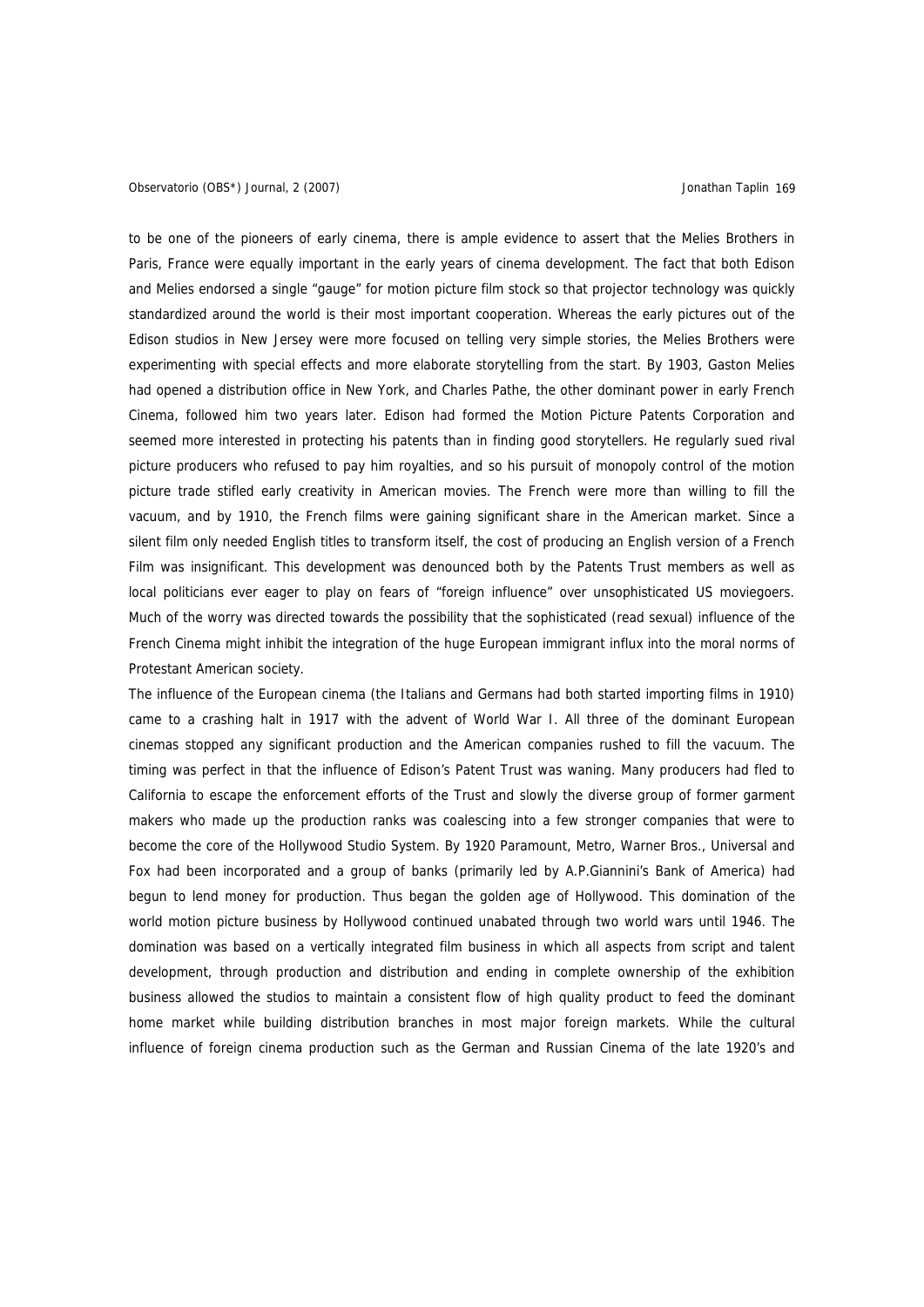early 1930's was powerfully felt in the writing and directing community in Hollywood, the box office of foreign films never threatened Hollywood's lock on the international movie going imagination.

However, the post World War II innovations in both European and Asian cinemas did begin to mark a challenge to American movies in markets such as France, Italy, Great Britain, Japan, Sweden and India. The innovation was driven by the adoption of lighter weight cameras made in Europe (Arriflex, Aaton) that had been developed for newsreel production. Unlike the cumbersome Mitchell cameras used in Hollywood that required a mechanical crane to move, the hand held cameras allowed production on the streets with minimal crews and an absence of set-building. In Italy the movement was called Neo-Realism and in Franc it was named The New Wave. Directors in Italy like DeSica, Fellini and Antonioni began to make films that reflected the real world stories of their countrymen and featured actors who had less of the perfection of the Hollywood stars. In France by the late 50's, directors like Truffaut, Chabrol and Godard were telling romantic tales of sophistication that would have never passed the Hollywood Code of Screen Conduct. In Japan, Kurosawa began to film epics from the Samurai period that allowed him the freedom to criticize the debasement of the Imperial Household by the occupation powers without dealing with specific contemporary politics. It should be noted that other directors of note sprang up in India (Ray), Sweden (Bergman) and the U.K. (Schlesinger and Richardson). While American movie companies were busy fighting the encroachment of television on movie attendance and the efforts of the anti-trust authorities on their vertical monopolies, the Europeans and Asians were beginning to develop new story-telling techniques. Bergman and Fellini's use of surreal elements in their films (Persona, 8  $1/2$ ), Kurosawa's ability to tell the same story from three points of view (Roshamon) are only a few of the outstanding examples of foreign innovation. To foreign audiences, the Doris Day comedies or the plodding biblical epics of the 50's seemed to pale by comparison with their local fare and so for a decade the Hollywood dominance of world cinema began to decline. What is more remarkable was that the European and Asian influence began to reach the American elites and the plethora of "Art Houses" began to spring up in every major city in the U.S. this cultural disconnect between what the major studios were producing and what the upscale audience was watching reached a crisis in 1969 when several of the major studios were on the verge of bankruptcy. It was at this point that a young director named Dennis Hopper, schooled on French New Wave cinema made Easy Rider. The film, shot for \$400,000 using the hand-held techniques went on to gross over \$50 million and ushered in the American New Wave.

Hopper's movie led to the hiring of many filmmakers fresh out of the premier U.S. Film Schools (USC, UCLA, NYU): Francis Coppola, George Lucas, Martin Scorsese, Steven Spielberg. These directors single-handedly revived a dying American film business and by 1977 had once again vaulted US film exports to the top of the world cinema scene. Although most of these directors started out making small personal films (Rain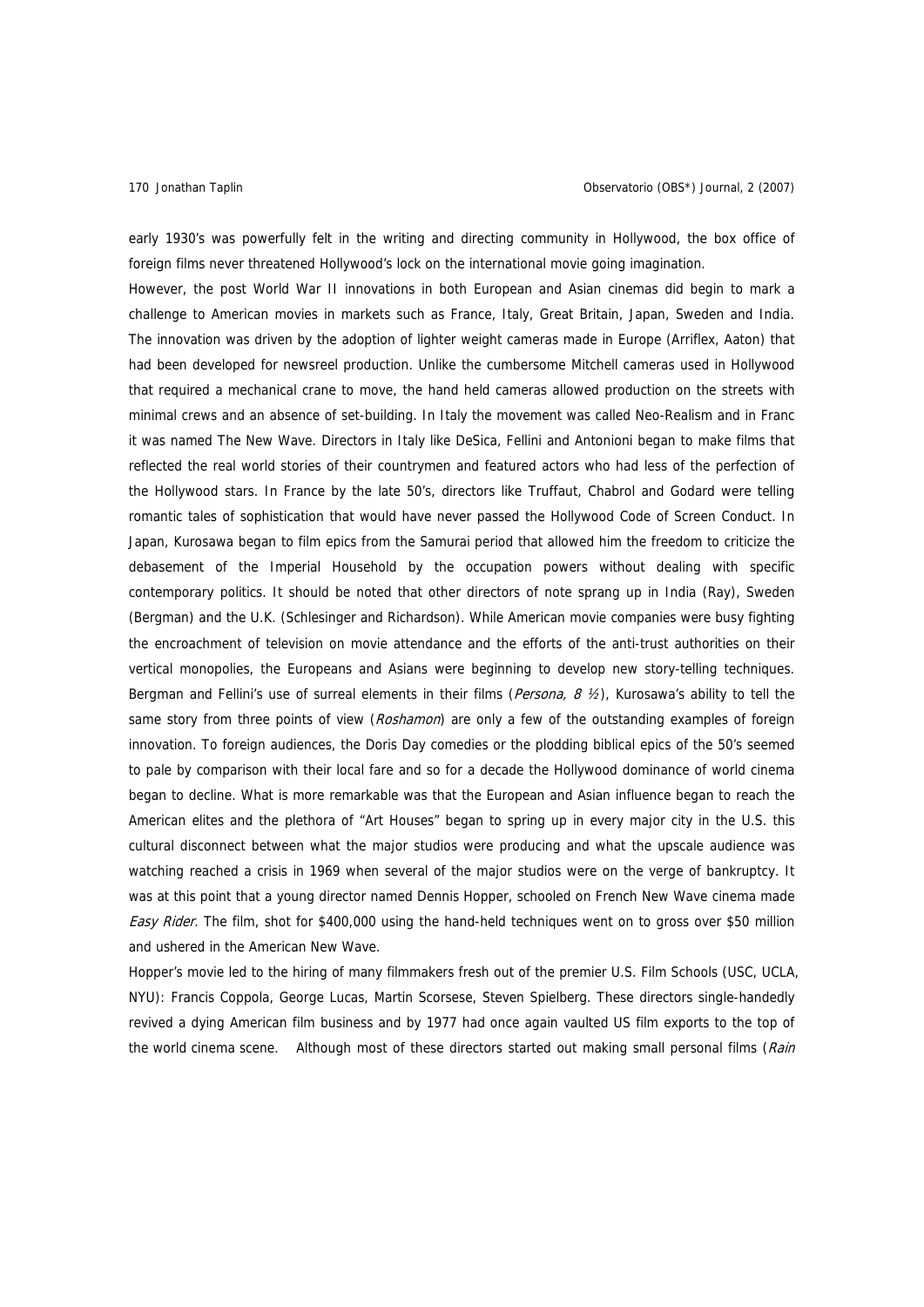People, THX 1138, Mean Streets, Duel) they soon were offered big budgets to make Hollywood films (Godfather, Star Wars, New York New York, Jaws) and the Blockbuster was born. Spielberg and Lucas are most remarkable because they understood something that very few in the Hollywood power structure grasped. The prime untapped audience for films was young males in the 14-30 age range; their contemporaries. The attraction was the unleashing of dormant Hollywood special-effects expertise. Although the first special effects films were primarily using models and matte-paintings, the craft (honed to perfection by Lucas' Industrial Light and Magic Company) developed rapidly with the introduction of massive computing power by Silicon Graphics and Sun Microsystems. These workstations developed for industrial Cad-Cam design in the automobile and aircraft businesses, soon became the core of Hollywood's "secret formula" for export success. The Lucas-Spielberg notion that young males would be repeat customers for these effects laden films proved prescient and they were able to radically elevate box office receipts past the \$100 million mark. Furthermore, the advent of ancillary revenue streams from toy marketing, cable sales and then home video markets changed the profit profile for the major studios. And the increasingly powerful marketing machine made possible by simple plots that could be encapsulated into a 30 second TV advertisement allowed these same films to work in overseas markets on a scale unknown before 1975. At the very point that Hollywood had developed a new action genre, the European and Asian local producers began to experience a crisis of talent, which closely resembled the American experience of the early 60's. The inroads television was making into local cinema attendance and the talent drain going into TV and commercial production led to an artistic crisis in the late 70's across France, Italy and Japan. This created the Perfect Storm, which allowed the American Majors to totally dominate world cinema screens throughout the 80's.

### **Snapshot 1990**

If we were to make a tour of local cinemas around the world in 1990 you would find that the films of Harrison Ford, Sylvester Stallone or Arnold Schwartzenneger would be playing almost everywhere on the globe. This was partially due to the dominance of the distribution divisions of the major studios in most foreign markets, but could also be attributed to some innovative financial strategies on the part of independent U.S. companies like Carolco. Sensing that local foreign distributors needed to compete with the US Majors, Carolco mounted several big budget films (Rambo, Total Recall, Terminator) that it pre-sold to local foreign distributors in each market. Needless to say if Medusa Film in Italy was putting up millions to pre-buy Terminator, it had less capital available for local productions and so the dominance of American Product became more pronounced. In Europe the French, Italian and Spanish production output was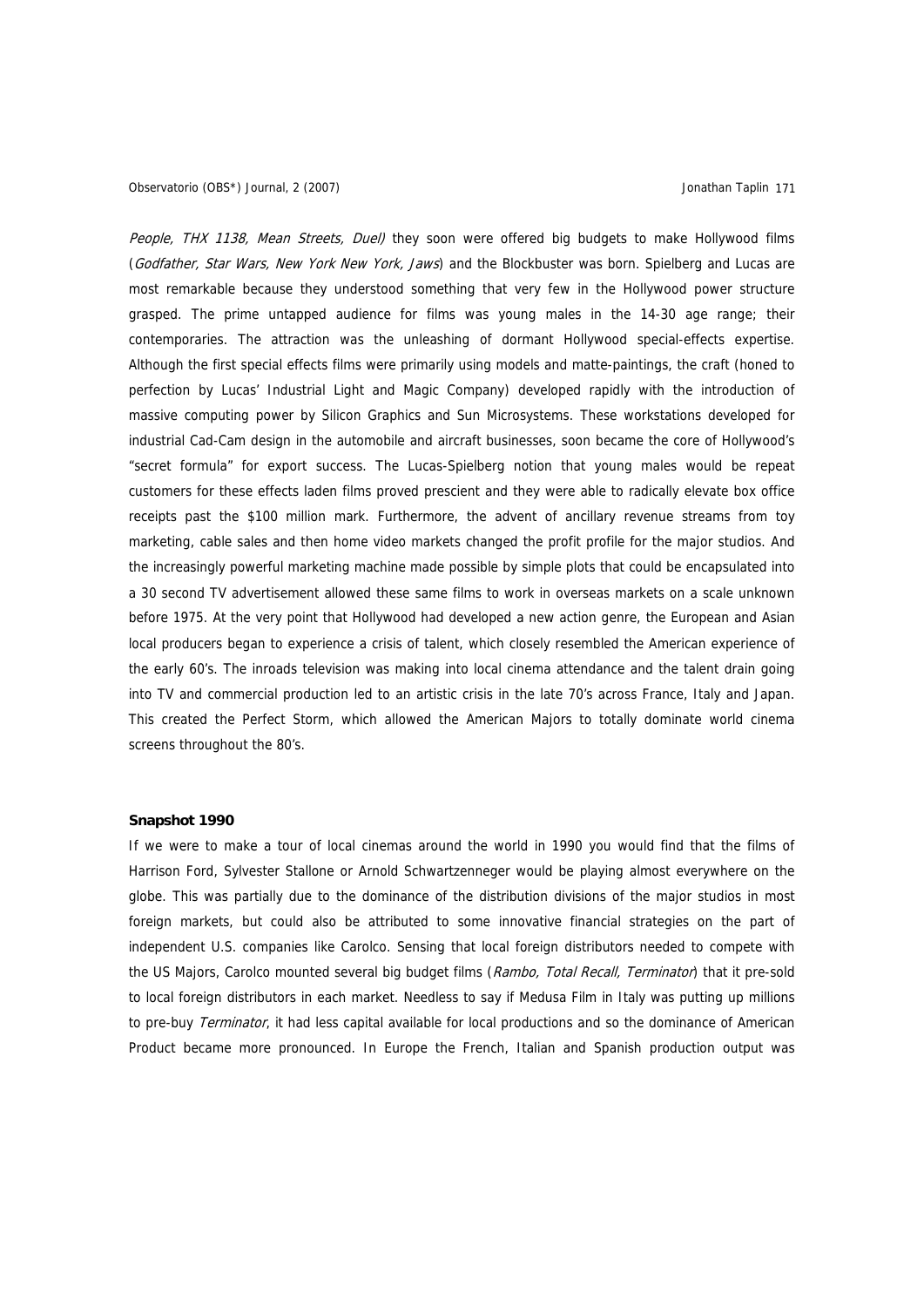slowing and there was no attempt to compete on a large production scale. The old guard directors were long in the tooth and no new "auteurs" had emerged. In South Korea, American films had over 80% market share and there was almost no local production output. In Russia, the collapse of the Soviet Union with its built in-home market, led to dissolution of Mosfilm, the state sponsored film studio. In Latin America, the good money was in the production of TV Telenovelas and although the Brazilian film business continued to produce, the Mexican and Argentinean production output was at an all-time low as strapped governments cut off film subsidies. In Japan, the large capital companies like Matsushita and Sony decided to make their investment bet by buying American Film studios (Universal and Columbia) at the top of the market frenzy in the mistaken assumption that ownership of content could lead to technical standards domination for their respective consumer electronics platforms. This was a curious mimicking of Thomas Edison's mistake and Matsushita soon gave up, selling Universal to the Canadian Spirits company, Seagram's at a loss. Sony refused to admit its mistake but did write off 60% of the purchase price just five years after the acquisition of Columbia Pictures. Finally in India, the Bollywood film business had evolved a star system and a musical genre that was attracting record domestic audiences and beginning to get distribution in the Gulf States and other areas where it's curious combination of chaste romance, violence and musical dance numbers could pass local censorship barriers with ease.

### **The Basis For US Cultural Dominance**

It is quite clear that the basis of US dominance in international film distribution rests on four pillars.

- 1. Although it is not the largest market in terms of admissions, the US "home market" is still the biggest source of income for all movie companies. US ticket prices are high enough to generate \$9.5 billion per year in theatrical revenue, which ranks at the top of all markets per year.
- 2. The US development of sophisticated digital special effects has created a unique franchise that has allowed American films to amaze the world's audience. When a film like *Jurassic Park* can simulate photo-realistic dinosaurs, the need for culturally specific story-telling skills is obviated by the wonder created by the special effects. As we will see, this special effects expertise is beginning to be diffused and there is strong evidence that in New Zealand, Russia, China and France there are ample computer generated effects "shops" in place to challenge this American specialty.
- 3. The "cultural discount" for English language films is lowered every year as English as the world's second language infuses itself into school curriculums in most countries.
- 4. The US has the most mature legal copyright environment in which to exploit ancillary revenues (DVD, Video On Demand) for feature films. While Indian and Chinese films may perform well in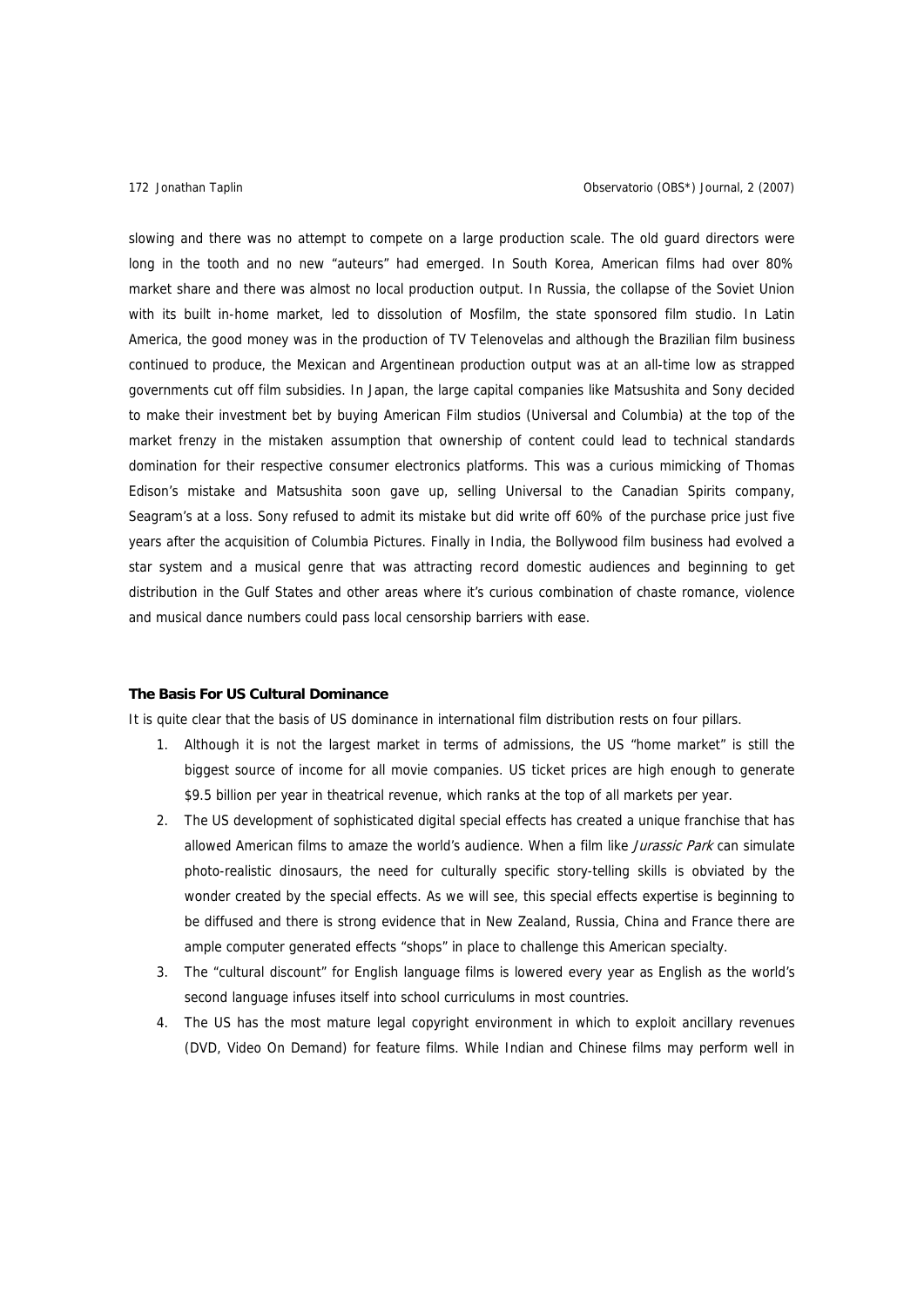theaters, they generate relatively little revenue in the DVD market. Hollywood films generally generate more revenue in the DVD markets than in theatrical markets.

While all of these factors have kept Hollywood in the drivers seat (**Figure 1**) in the past, there is no reason to believe that any of these (with the possible exception of the English language cultural discount) are not undergoing profound changes in the globalization climate of today.



Figure 1-US Global Film Exports-Source: UNESCO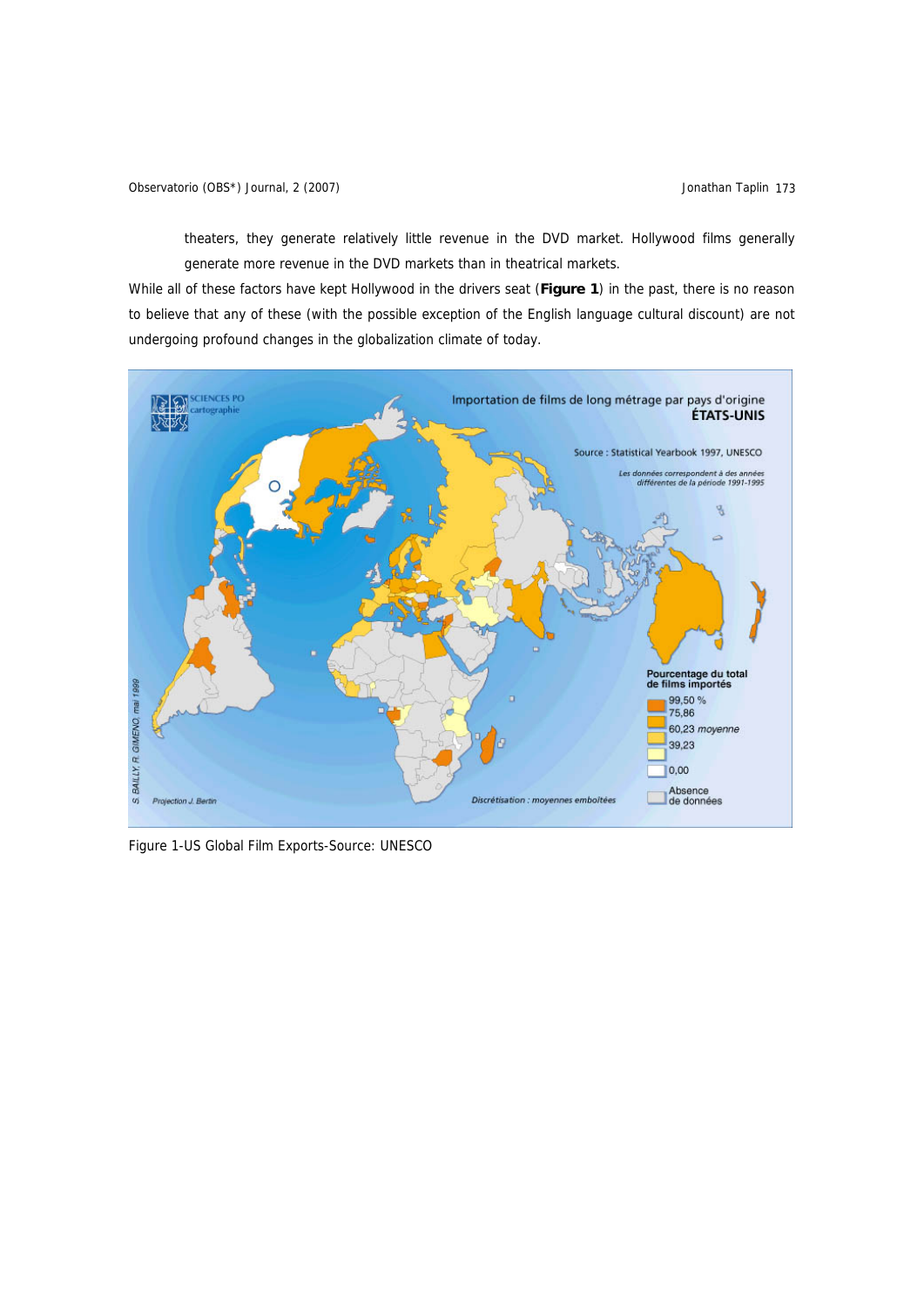### **Challenges to American Cultural Dominance**

In assessing the long-term dominance of Hollywood, several key factors aside from the ones previously mentioned, stand out as potential weaknesses in the American market.

- 1. The U.S. movie market is relatively mature with flat YOY ticket sales (**Figure 2**) for the last five years. It is clear that all the growth in film revenue is coming from outside the U.S. domestic market.
- 2. Even in the face of a flat domestic market, U.S. major studios have been unable to contain production and marketing costs. The MPAA recently reported that the average movie in 2004 cost \$98 m[i](#page-23-0)llion to make and market.<sup>i</sup> Although the recent growth in DVD sales has compensated for this, we are quickly reaching market saturation in the DVD market and there is no sign that talent is willing to restrain its demands for higher compensation. A good part of this is brought on by a "Winner Takes All" mentality at the major talent agencies. Given their distrust of Studio accounting practices, major actors, directors and writers increasingly are looking for higher levels of guaranteed compensation that is not tied to the success of the film.
- 3. Given extremely high average production and marketing coast, Studios have fallen into "green lighting" pre-sold properties, leading to an overabundance of remakes and sequels. Although the belief that the sequel of a hit movie will generate at least 75% of the revenue of the original still holds firm in Studio boardrooms, there is increasing evidence that the public has tired of this trend (viz. Electra, Tomb Raider II, Son of Mask). There is also anecdotal evidence that Studio overproduction is causing marketers to spend more money to "open" a film in a competitive market where often four new films per week are opening. Second week box office declines of 50% or more are now common.

### **The Digital Revolution and Globalization**

In studying the future of global film distribution one issue stands out as the potential "change agent" that could redraw the map: the Broadband Internet. The rapid worldwide diffusion of Broadband has the potential to create a distribution system that is no longer dominated by the five American "Majors". As the peer to peer distribution networks have already shaken the worldwide music business to its core, there is no reason to believe that Broadband and peer to peer distribution will not have a similar effect on the film business. The basic question revolves around whether the development and adoption of digital rights management (DRM) technologies can get out in front of the pirated catalogs of films already spreading over the net. Current DRM technology is much more secure than the Studios and their advocacy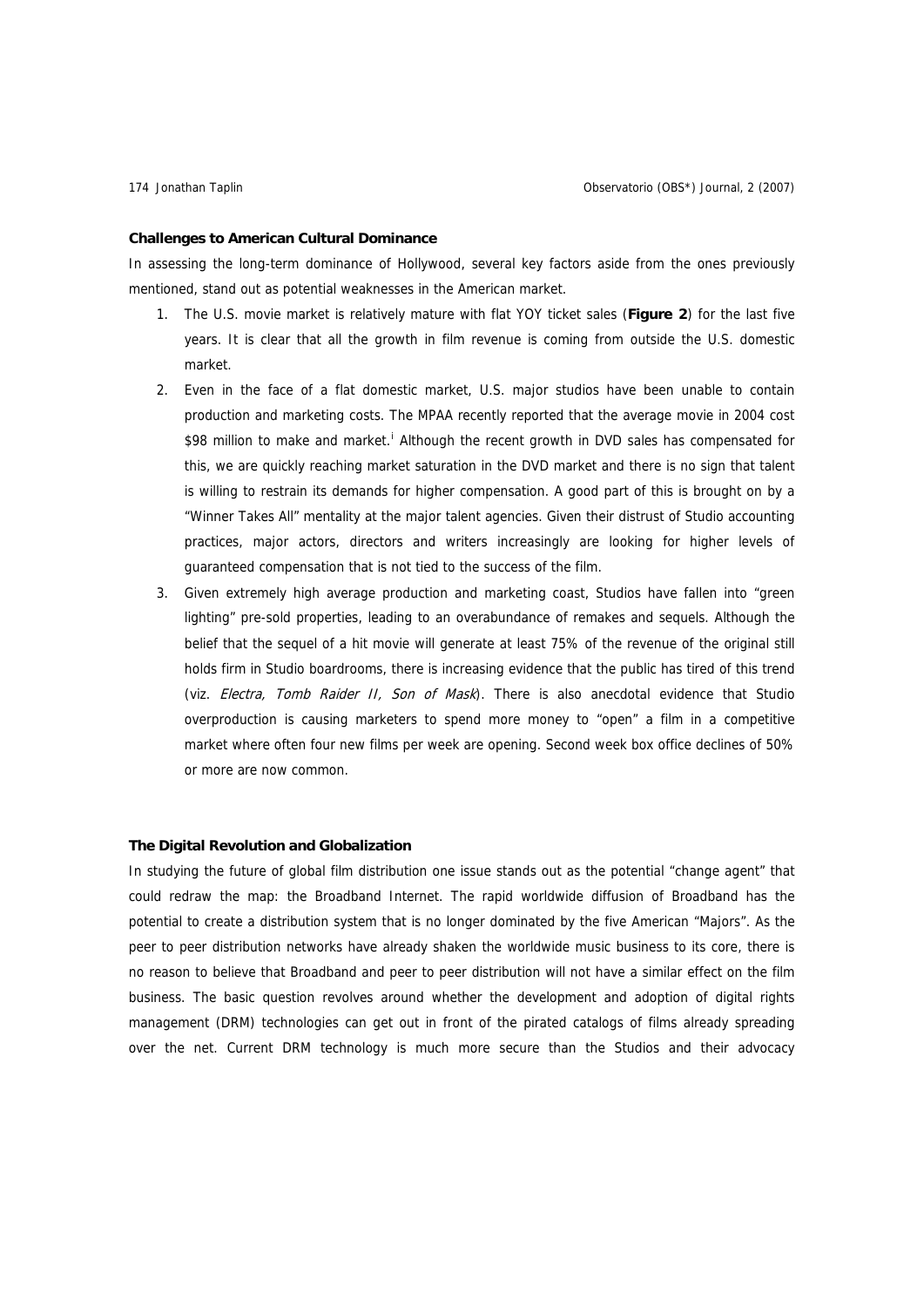### Observatorio (OBS\*) Journal, 2 (2007) Jonathan Taplin 175

organizations (primarily the Motion Picture Association of American -MPAA) would like to admit. The basic piracy problem stems from two causes. First there is significant "leakage" in the studio post-production chain, with perfect digital copies of films coming out of laboratories and editing rooms. Second, the current DVD standard is not secure from a DRM point of view and an easy hack to the DVD encryption has been posted on the web for the last four years. In an ideal world, the DVD encryption standard could be rewritten to resemble the more "session-based" DRM technologies such as Microsoft's Windows Media DRM that require a "key" for each play of the movie and which separate the "key" and the player. This of course would mean a whole new generation of DVD players and there is ample evidence that Hollywood is headed in this direction. However, in a classic repeat of Edison's Patent Trust folly, the Sony Corporation is trying to use its ownership of two studios (Columbia and MGM) to advance its proprietary High Definition DVD standard (BluRay) in the face of other studios desire to use a backwards compatible High Definition DVD that would still be able to play customers existing disks as well as securing the new HD DVD's with "session-based" DRM. Whether BluRay will go the way of Sony's other Waterloo (Betamax) is still an open question. But as long as there are two competing HD-DVD platforms, the market will be frozen and the existing weak encryption DVD's will continue to be produced and copied on to the net. In early May, 2005 Executives from Warner Bros. and Sony began a series of meetings to resolve this impasse. Warner has supported the Toshiba HD-DVD standard (with quiet backing from Microsoft) and has gotten Fox and Universal on its side. Sony has announced a tentative pact with Disney to support BluRay. There is reason to believe that Sony may have to compromise and agree to a backward compatible player technology.

Assuming this technical conundrum could be overcome, the possibility inherent in legitimate broadband distribution of films is remarkable. Two scenarios can be posited from the study of the music business experience with Internet Distribution. The first posits that a great deal more content would get distribution than currently. The existing business runs on what is called the "80-20 Rule"; i.e. that 80% of the revenues are generated by 20% of the production. It is assumed that only a limited number of movies will be hits and the rest will be written off. Chris Anderson of Wired Magazine has described a new selling model called "The Long Tail", in which on-line music retailers are finding that even the most obscure content sells at acceptable levels. Although the average "Bricks and Mortar" record store might have a total of 8,000 CD's (or 50,000 individual tracks), digital music services like I-Tunes and Rhapsody currently have close to 1 million tracks in their inventory with 95% of the tracks selling at least once a month. Since the cost of adding one more movie to a server-based IP distribution system is close to zero, there is no reason to believe that the Long Tail wouldn't also apply to Broadband Internet film distribution.<sup>[ii](#page-23-1)</sup> Already Microsoft and Intel have created to PC to TV connection with their Home Media server platform and so the IP connection to the Television is in place. The second obvious corollary of this IP-TV revolution would be that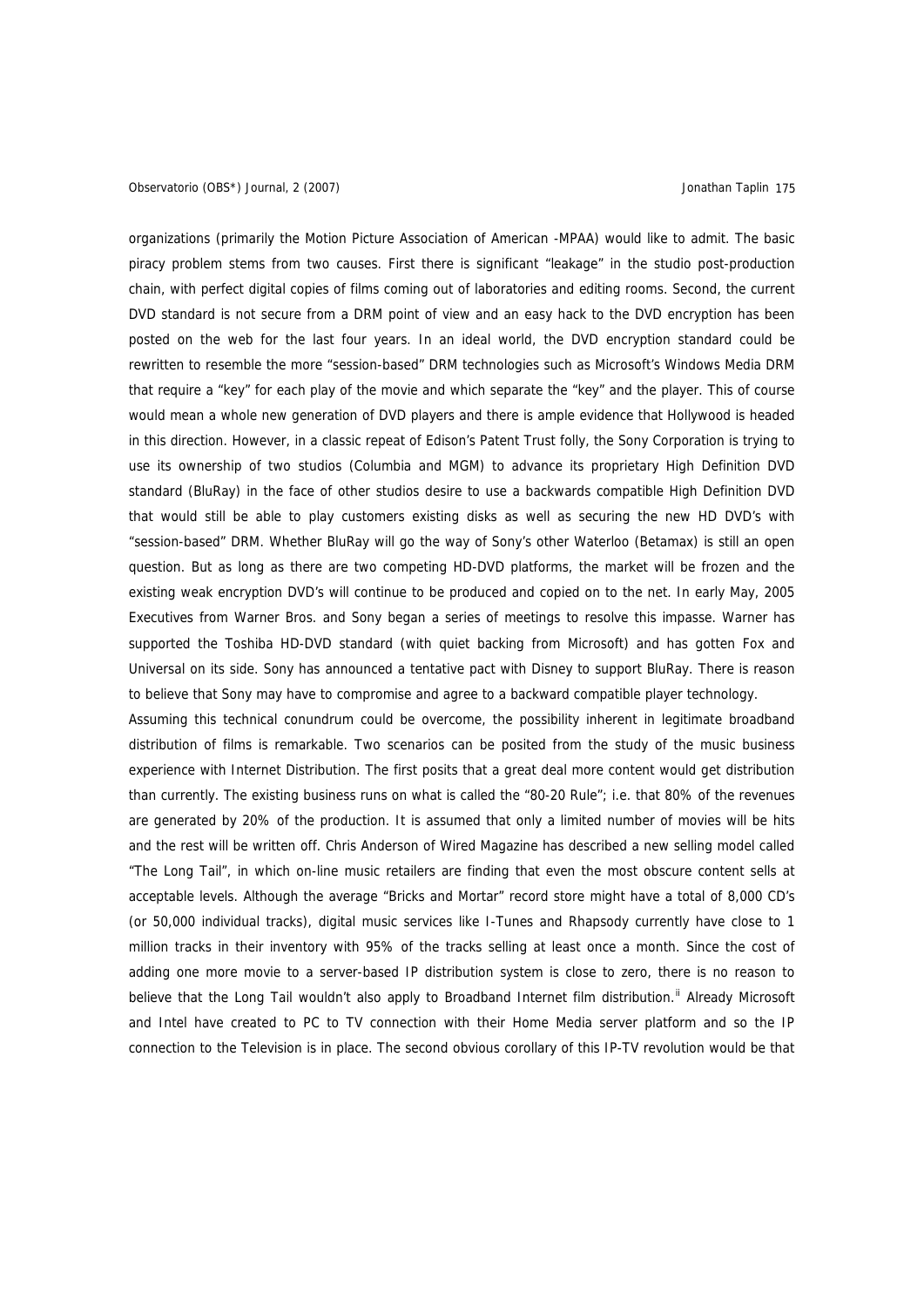the cultural Diasporas of the major competitive filmmaking powers (China, India, Russia and Latin America) would be able to access their country's movies regardless of location. The fact that there are 20 million non-resident Indians (NRI) dispersed in western countries with little or no access to Bollywood's output is a simple case in point. These NRI's are extremely wealthy (combined net worth of over \$20 billion) and retain strong cultural ties to India. However, the current film distribution system does not serve their needs. Two weeks ago I was contacted by some Indian entrepreneurs based in Minneapolis who have constructed a Beta site for the distribution of Indian films in the US. It seems like this is just the beginning of the Diaspora movement. It is clear that several Chinese companies, including a division of Phoenix TV had explored distribution possibilities for Chinese films in the US. This would seem like the next natural market development, given the size of the US Chinese Diaspora.

The second effect of the international dispersion of digital technology is that the US dominance of special effects technology is coming to an end. Japanese and Chinese developments in super computers as well as the software dispersion of such popular tools as Alias worldwide have begun to level the playing field in high end special effects. Already Peter Jackson's effects shop in New Zealand that did most of the Academy Award winning work on *Lord Of The Rings* has been contracted to supply the effects work for Disney's Chronicles of Narnia and Universal's King Kong, the two largest special effects pictures of the next year. The Russian special effects work in *Nightwatch* has been cited as the premiere reason it was picked up by 20<sup>th</sup> Century Fox for distribution. In addition there is growing evidence that the Computer animation competitive advantage which the US has maintained over the last 8 years is now migrating off-shore as well. Of the two great Computer Animation companies in the U.S., Pixar (Toy Story, The Incredibles) and Dreamworks (Shrek), Dreamworks has already begun outsourcing computer animation work to South Korea.

### **Potential Challengers to U.S. Cultural Domination**

### **Asia**

As is clear from the chart (Figure 1), the Asian market has the largest share of theatrical admissions in the film business. What is most fascinating about our research is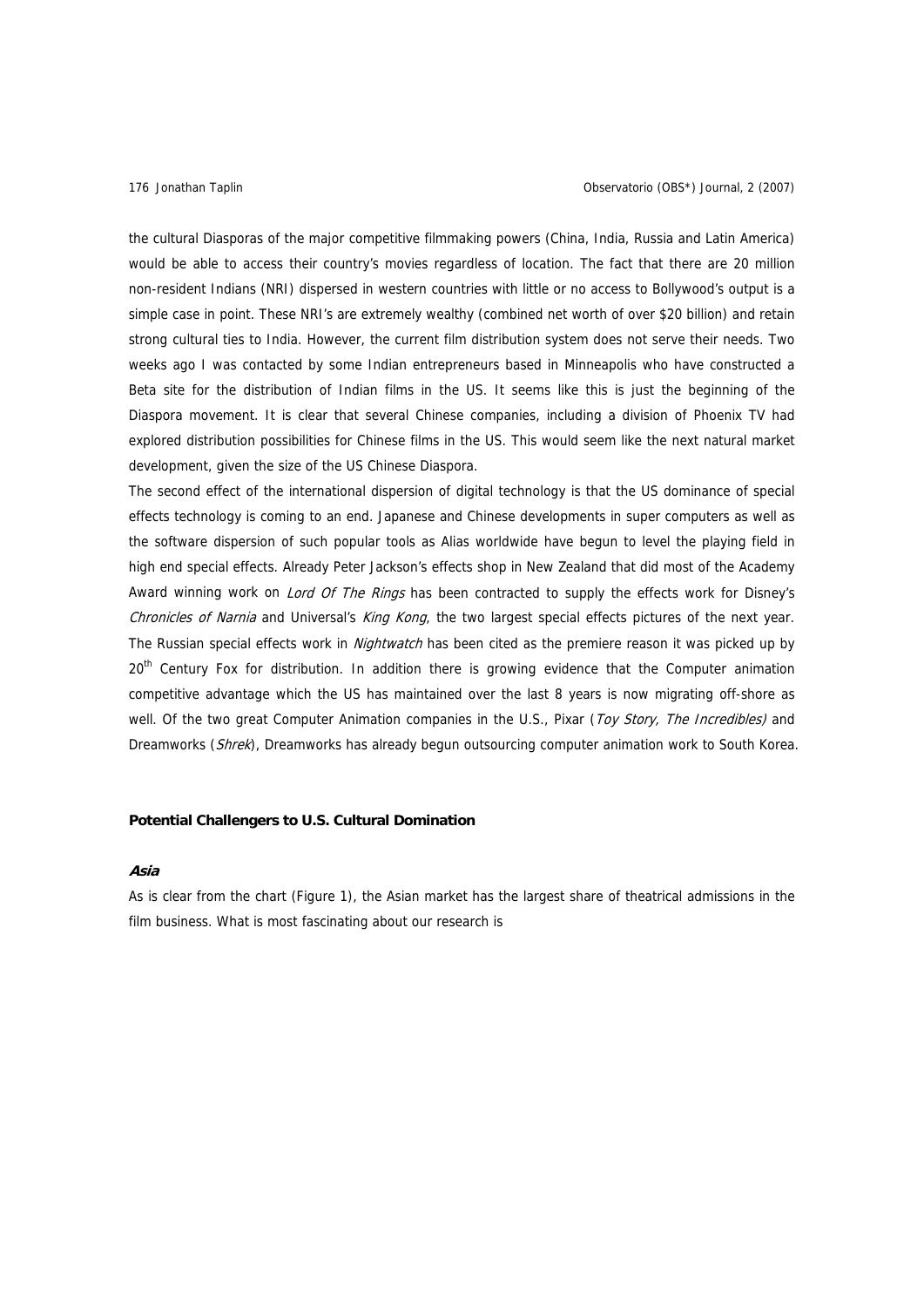

Figure 2-Global Theatrical Admissions-Source MPAA

the growing realization that this dominant position will only increase over time. With the Chinese market just beginning to add modern Multi-plex theaters, it is clear that the market will continue to expand rapidly. What is most telling about the macro view of the Asian market is the growth of Inter-Asian media trade. We are calling this the Asian Co-Prosperity Sphere. Examples abound. Japan and Korea, traditional cultural enemies for years are experiencing a rapid growth of media trade. When young Korean actor Bae Yong Joon recently flew to Tokyo to promote his film *Winter Sonata*, the police had to be called to clear the crowd of 8000 middle aged Japanese women who had mobbed Narita Airport to greet him. As 75-year-old Hisa Nomura of Tokyo told The Yomiuri Shinbun reporter, "I'm struck by a sense of nostalgia when watching South Korean dramas because I can see the 'good old Japan' in them. The characters hold ancestors in great veneration and respect their family members." Strangely, this love for Korean films does not seem to be affected by recent political strains between the Korean and Japanese government over Japan's desire for a permanent seat on the UN Security Council. The attraction of the Korean films in Japan seems to be rooted in a more nostalgic desire to find role models rooted in respect for elders. But the success of Korean films in Japan is not unique. Japanese TV dramas are finding an audience in Thailand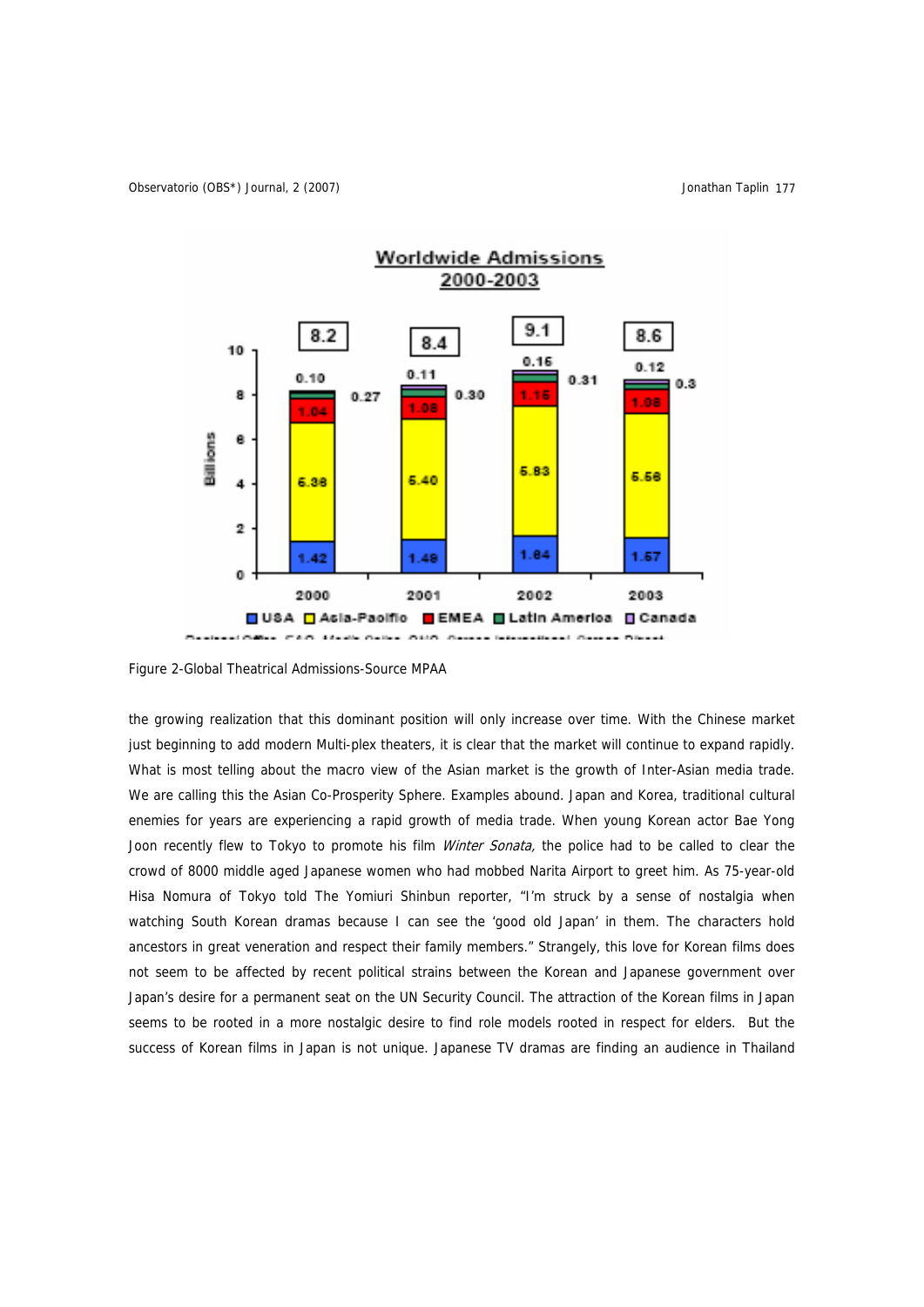and Chinese films beyond the Hong Kong fight genre are finding widespread acceptance throughout the region. It must be said however that in general 25 years of Japanese cultural exports to the region have not really aided Japanese diplomatic and soft power relations with its Asian neighbors. This may be a unique situation in that Korean and Chinese memories of Japanese World War II actions on their land have a staying power that no amount of Anime success can overcome.

Looking to the sub-continent, the distribution of Indian films throughout the region is still somewhat limited (**Figure 3**), there are increasing signs of India-China cooperation. Finally, and most importantly, Chinese filmmaking seems to be



Figure 3-Indian Film Exports-Source: UNESCO

slowly escaping the bounds of heavy-handed state censorship. The ability of directors like Zhang Zimou (Hero) to attract worldwide audiences has created a new pride within the state film bureaucracy and a new willingness to let filmmakers expand the boundaries of genre and budget. This will only increase as China (with the help of foreign co-investors) expands its film exhibition and distribution infrastructure.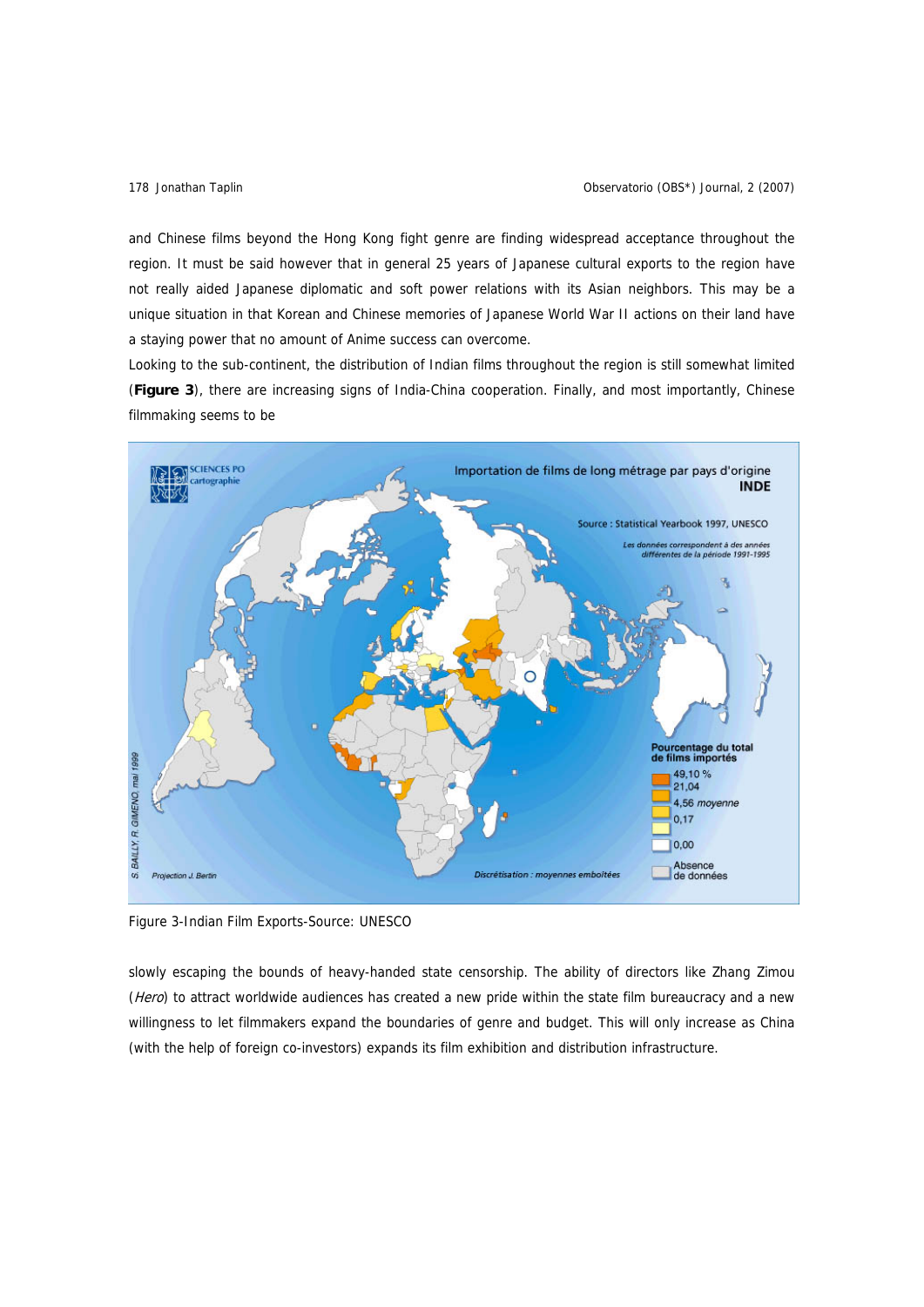### **Regional Survey**

### **China**

As we have mentioned, the key to export success in any film business is a strong and growing home market. In this respect, China is poised to be the new regional power. Although its existing media infrastructure is quite large, it is clear that major changes are underway. China supports over 2,000 newspapers, 9,000 magazines and 568 publishing houses.<sup>[iii](#page-23-1)</sup> This extensive print sector reflects the practice of every ministry and party body to have its own house organ. It is clear from recent party statements that there will be a major reduction in this sector and so far this year over 1400 periodicals have been shut down or forced to finance themselves.<sup>[iv](#page-23-1)</sup> In the Broadcasting sector, an audience of over 700 million Chinese listens to 1000 radio stations and there are o[v](#page-23-1)er 200 TV Stations broadcasting 2,900 channels.<sup>v</sup> The state cable TV franchises have over 100 million subscribers and the state has vowed to complete the shift to a digital TV platform by 2015. Most importantly there are over 87 million Internet users, many availing themselves of the Cyber Cafes in almost every city. What has been lacking in all sectors until 1998 was a vibrant advertising market. This has begun to grow and advertising spending across all channels in China last year reached \$7 Billion. $v_i$  In the Film business investment has still lagged as China has only 800 modern Cinemas in a country of 1.25 billion people. However, this is changing rapidly as foreign investment in Multi-plexes will increase the total by 120 theaters with at least five screens each by the end of 2006. Vii Against this background the State Administration for Radio, Film & Television (SARFT) has announced major changes in liberalizing the rules for foreign investment in China's media sector. The major effects of these are as follows:

- 1. Foreign Companies will be allowed to own up to 75% of any venture to "upgrade film production and projection infrastructure, technologies and equipment."
- 2. Foreign satellite companies will be allowed to downlink to hotels ranked three stars or above.
- 3. Pay TV channel operations will be opened up to private companies as long as there is a majority state owned partner.
- 4. Foreign co-production of content will be allowed and as of the end of 2003 SARFT had approved over 42 Sino-foreign joint venture companies to produce film and television content.
- 5. The number of imported films per year was increased to 70 from 50 and the maximum foreign broadcast content will be increased to 30% from 25%.
- 6. Censorship and script approval will be simplified, only requiring a 1000 word summary of the script. Certain regional authorities will be given permission to approve scripts shot in their regions (Shanghai, Jilin and Guangdong).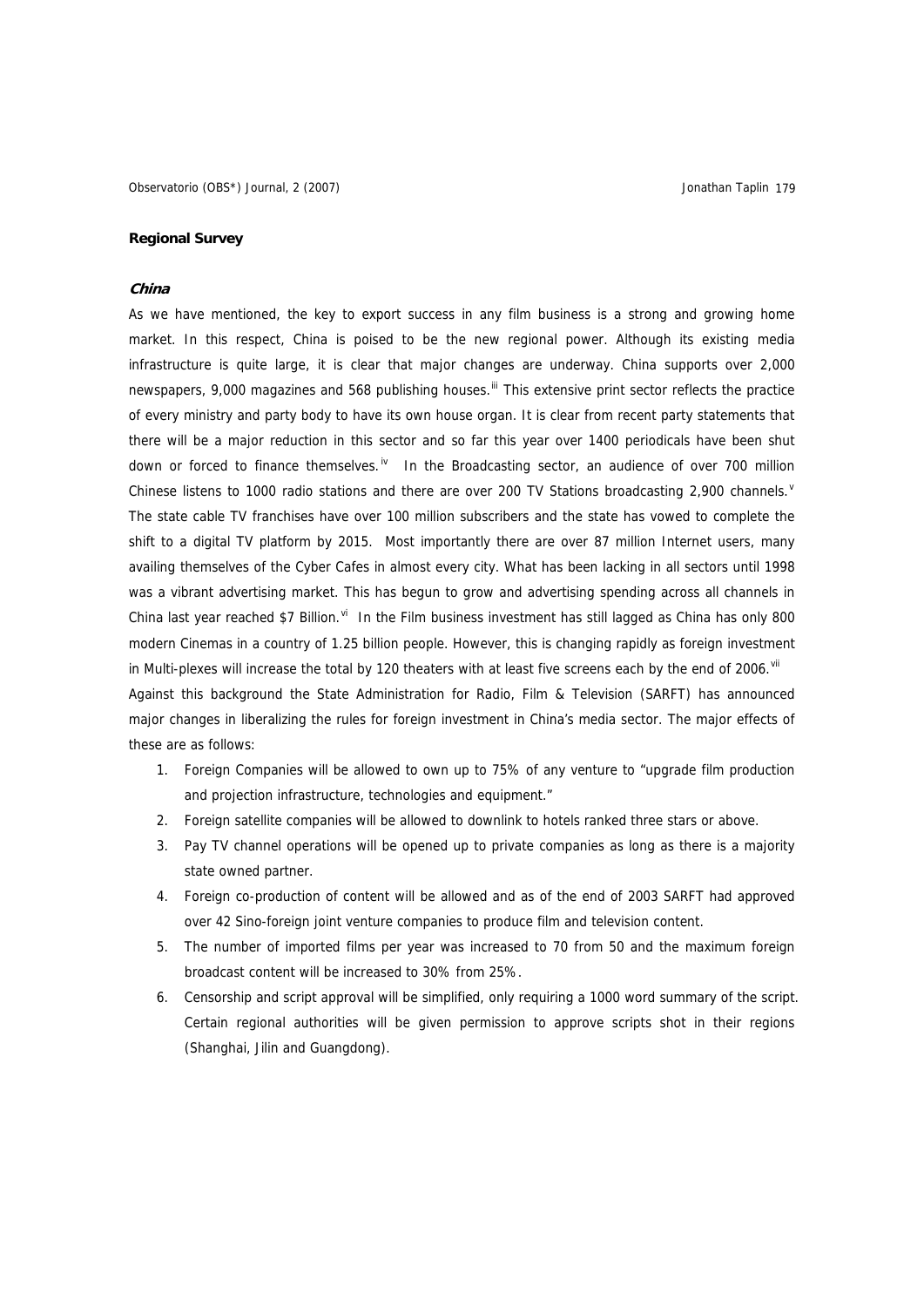Given this sea change in state control over the media sector, we believe the Chinese film business is about to undergo a surge of productivity. The reasons for this are quite numerous.

- 1. China's growing urban wealth has created the conditions for a vibrant local exhibition market. Warner Bros. Has already made a large investment in Cinema construction along side a Shanghai government entity. Although China is still the most "under screened" major country, by 2009 the major cities will approach a more normal level of one screen per 15,000 people.
- 2. Local urban ticket prices are already beginning to climb, reflecting the citizen's willingness to pay for a better theater experience. Still, many theaters remain unimproved as the experience of one reporter entering the Hujialou Theater in east Beijing attests. "As soon as you walk in the door your senses are hit by the auditorium's damp smelly air that evokes a warehouse. Many of the seats have holes in the upholstery, food stains or are broken outright. The speakers rattle when the soundtrack hits the high notes. And the doors don't shut properly, creating streaks of light after the feature starts"<sup>[viii](#page-23-1)</sup>
- 3. The growing ancillary markets in China; especially the Pay TV business could provide a secondary revenue stream for a business that has had to rely primarily on theatrical box office revenue. As a report from Coudert Bros. Recently noted "SARFT can be viewed as simply trying to catch up with a market where there is near universal access to cheap pirated digital media containing uncensored (and often untaxed) content of every kind. China's regulators and foreign media groups increasingly have shared interests in attracting audiences to cinemas and other legitimate distribution channels"<sup>[ix](#page-23-1)</sup>
- 4. Artistically, the Chinese writing and directing community has matured to the point where they are the equals of the world's best. Directors like Zhang Yimou are part of China's legendary Fifth generation of filmmakers, who came out of the Beijing Film Academy in 1978, shortly after the Cultural Revolution. For years they have artfully tried to evade the heavy hand of government censorship by using allegorical stories set in China's distant past to speak to contemporary longings for freedom and heroism. As Zhang observes that while Western heroes tend to be more individualistic, fighting for themselves, "Chinese heroes are sacrificing themselves for their country or for other people. One isn't better than the other, they're just different. We're the result of thousands of years training."<sup>[x](#page-23-1)</sup>
- 5. This global acceptance of Chinese film (including major film festival awards) has led to increasing Chinese exports to the major film capitals in Europe, Asia and North America. Aided by the large Chinese Diaspora, it is expected that this will only increase. Notably, Netflix (the US online DVD rental service) has increased its inventory of Chinese pictures by 200% over the past 18 months.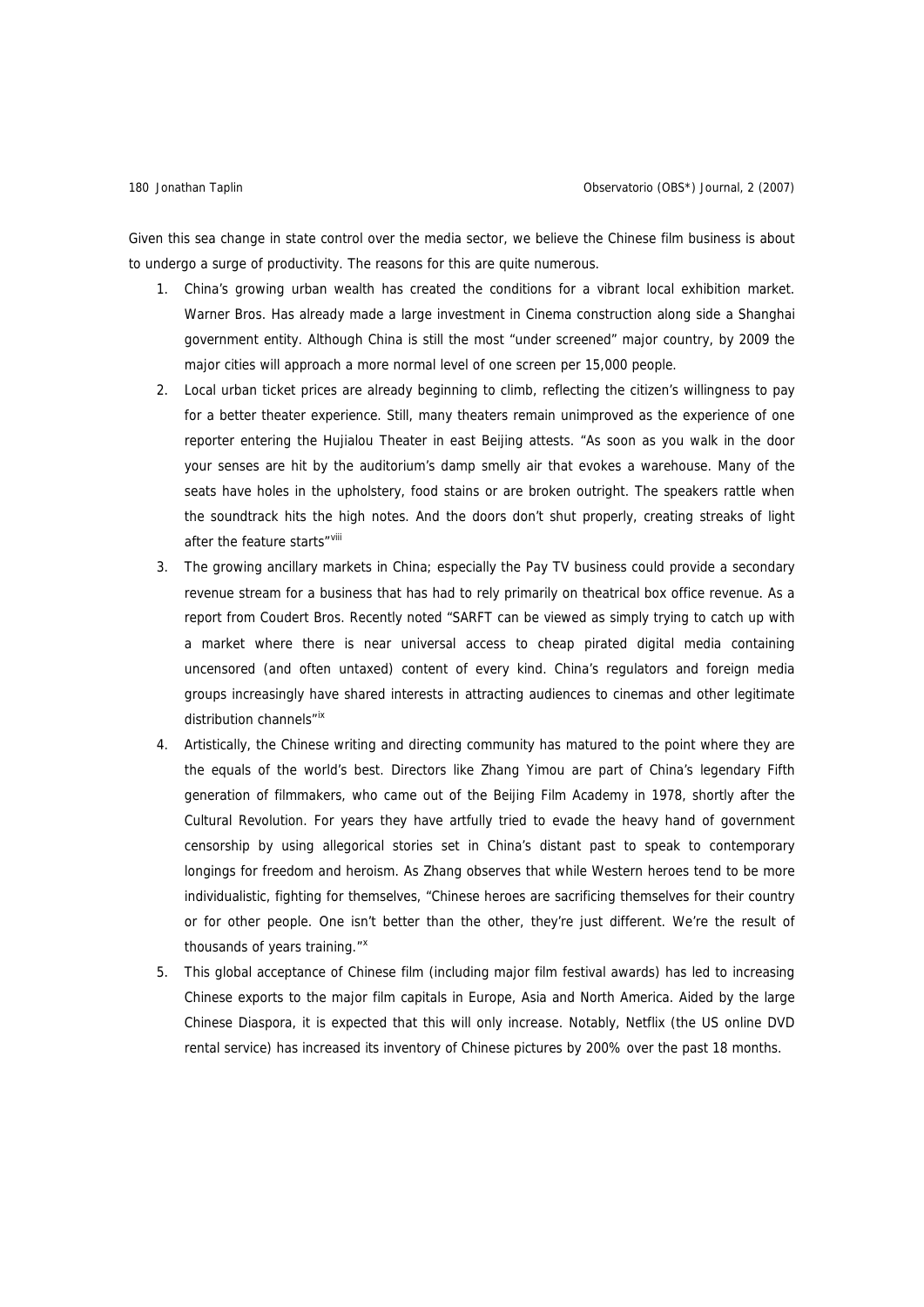Observatorio (OBS\*) Journal, 2 (2007) Jonathan Taplin 181

Our general conclusion is that China represents a strong challenge to US film exports in the Asian (including Diasporas) market. As the internal Chinese Theatrical exhibition market grows at 15% YOY, we believe that the possibility of larger budgets with more special effects will allow Chinese filmmakers to increase production values and attract more export business as well. However the import restrictions on US films into China will remain in place for some time to come. It appears for the only way for US majors to pierce the China market will be to finance Chinese language productions through Joint Venture companies. Viacom and News Corp (Fox) seem to be the most aggressive players in the JV strategy. If the quota for imported US pictures remains at 70 per year, the success of those US pictures that do get imported will remain high despite any other trade frictions that make occur between the US and China. The increasing number of first class theaters will ensure higher grosses than US pictures have earned in the past. However, the DVD market still remains problematic in that the Chinese government has not taken action against the more organized vendors of pirated DVD's. Although rumors abound in Hollywood about senior officials in the Chinese People's Army having interest in DVD duplicating plants, the question of whether a wholesale crackdown on pirated DVD's remains the biggest stumbling block to rising revenues for Hollywood in China.

### **South Korea**

South Korea is one of the prime examples of the use of import quotas to protect and foster a local filmmaking culture. In the late 1980's, the South Korean film industry was pretty much dead. Most Korean film distributors were spending their available capital buying the Korean rights to large American blockbuster films made by US independents like Carolco (Rambo, Terminator). Then in 1991, the South Korean government instituted a law that mandated that every movie theater must devote 40% of its "screen days" to South Korean films. Following this move, the government also instituted a film school scholarship program in which promising Korean directors were sent abroad to European and American film schools for training. By 1993, South Korean films still only had a 15.4% share of Korean ticket sales.<sup>[xi](#page-23-1)</sup> However, by 1999, the results of this program were beginning to show promise and for the first time South Korean films began to attract significant local audiences. That year nine of the top 20 box office draws were homegrown productions, with Kang Je-gyu's Shiri becoming the first Korean blockbuster with ticket sales of \$26 million on 5.5 million admissions. By 2003, local product had moved to 53% market share and the first significant export business for Korean distributors was taking place at the Cannes Film Festival. That year saw Kang's Korean War Epic, Taegukgi gross \$56 million domestically and attract an addition \$12 million in foreign sale guarantees.

One of the reasons behind the significantly higher domestic box office takes have been the growth in local screen count from 497 to 910, with most of the new theaters being multiplexes. This availability of movie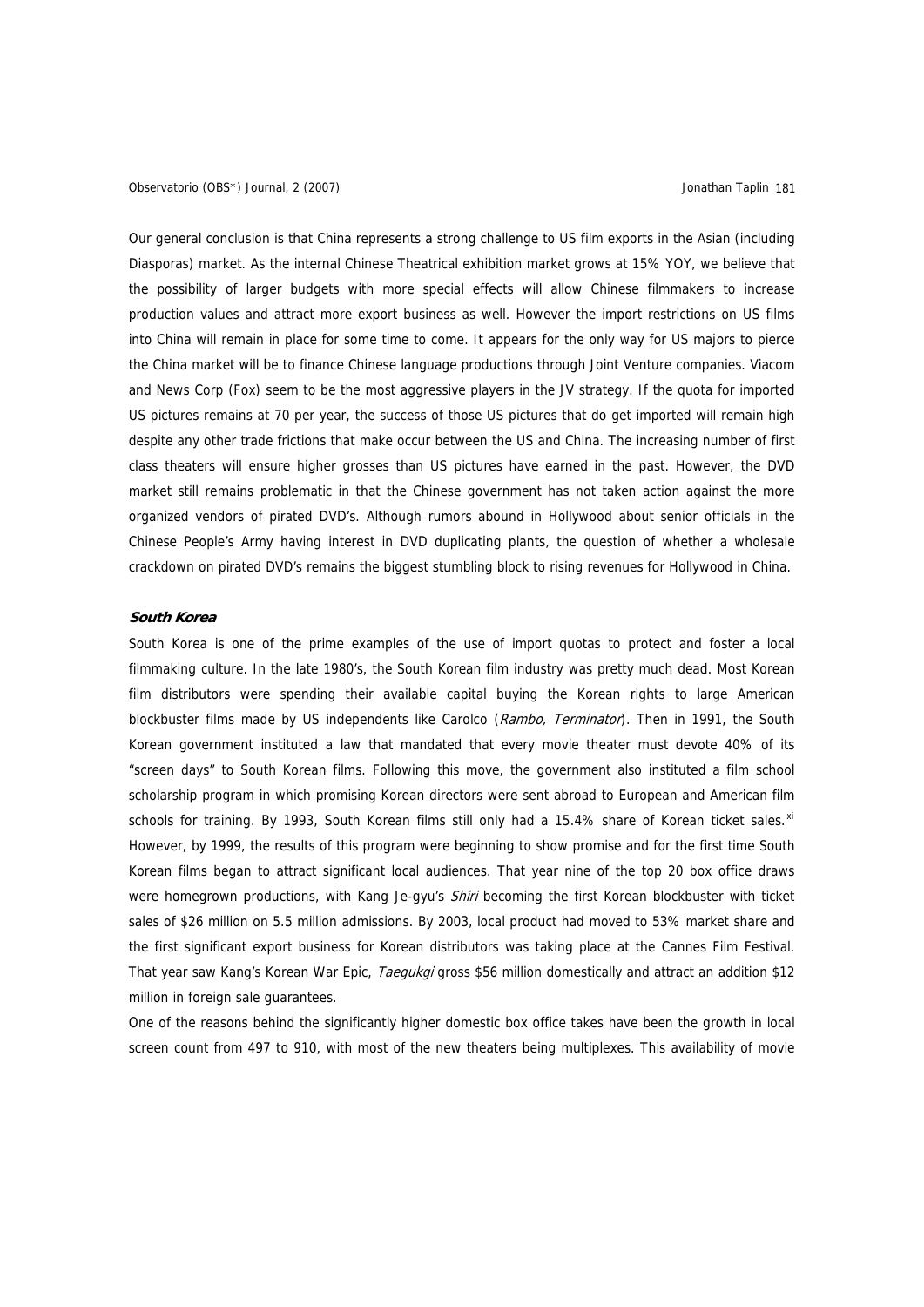theaters has boosted annual admissions from 4.8 million to 10.5 million and annual box office from \$208 million to \$555 million. Xil At the same time film exports have gone from \$492,000 in 1997 to \$31 million in 2003 with the largest totals coming from Japan, Hong Kong and France. The success of the Japanese export market for Korea has been notable. Overcoming 50 years of cultural and political enmity, the Japanese audience has responded to Korean filmmaking in unexpected ways. The Korean TV drama Winter Sonata was such a success in Japan that Japanese tour operators have sold out with tours of the locations of the film and the spillover effect for both Korean films and music has been pronounced. Now the two countries have launched Japan-Korea Friendship Year 2005 and plan many cultural exchanges as well as easing visa requirements for travel between the two countries. Given that Japan has traditionally been the largest export market for American films, the increasing popularity of Korean films will probably come out of American market share given that the Japanese market is not growing overall in yearly admissions.

For the South Korean film industry the most pressing issue currently is the US effort to reduce the screen quotas. The U.S. has offered a bilateral investment treaty contingent upon Korea reducing the local screen quota to 20%. Although local filmmakers are resisting this move the Korea International Trade Association has urged the government to agree to the U.S. pre-condition.<sup>[xiii](#page-23-1)</sup> The American push to lower screen quotas is part of the MPAA's strategy to push back into Asian markets. It is not clear if this will be successful, even if the Koreans consent. There is considerable evidence that local distributors are coming to believe that producing Korean films and owning worldwide rights can provide a better ROI than simply buying South Korean rights to American films. Given that exports of Korean films in 2004 rose to over \$40 million, there is no reason to believe that the "Asian Co-prosperity Sphere" will not continue to advantage local filmmakers.

Finally it must be noted that South Korea continues to lead the world in Broadband diffusion, with almost 70% of the market having home access to 5 Mbps connectivity. This has had a dramatic effect on the massive multi-player video game market with a growth of over 65% YOY in online subscriptions and a huge surge in game production in South Korea. The effect of this lead in broadband will continue to filter into the film distribution market in the next three years as a service called Anytime begins distributing first run films (both Korean and American) to the home over broadband. Already surveys show that 60% of Korean households chose the film they plan to attend in theaters by watching the trailer over home broadband. As the US drops to number 16 in per capita broadband dispersion, it will have to watch Asian marketers take advantage of ubiquitous high speed service as a film distribution tool.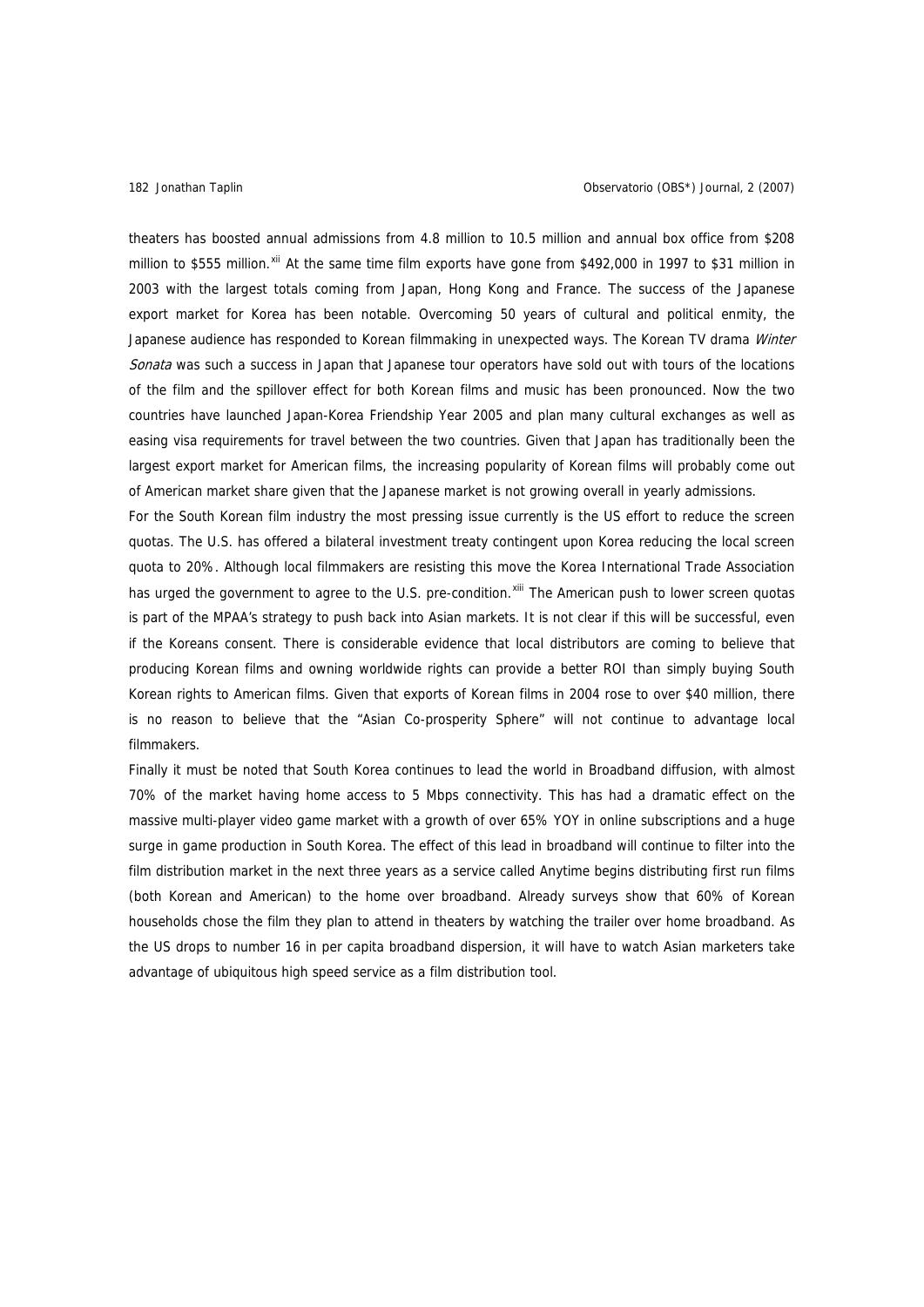### **Japan**

Unlike Korea and China, Japan's strength in the commercial film export trade rests on a niche strategy of animation expertise. The Anime and Manga genres developed in Japan and now spreading throughout the world represent a special level of expertise that does not seem replicable in the U.S. or even other Asian countries. Significantly, Japan has produced four of the top ten foreign language export successes: the Anime blockbusters Spirited Away and Princess Mononoke, the Manga gangster caper, Bayside Shakedown 2 and the epic, *Antarctica* about a team of sled dogs for a Japanese scientific expedition in 1958 that survived alone for six months. Disney has bought the remake rights to *Antarctica*. As Warner Bros. Japan Managing Director Bill Ireton told Variety, "The Japanese have tired of looking to the West for all inspirations and are looking inward-into Asia, embracing that philosophy, way of life, culture."Xiv

Like the rest of Asia, this boom in local production has been accompanied by a theater-building spree. Because of the high cost of urban land, most of the building in Japan has occurred in suburban areas and most of the theaters have been multiplexes. And similar to China, an American partnership with Warner Bros. Has spurred much of the new growth. Warner Mycal (a JV of Warner and Japanese retailer, Mycal) has built 329 screens in the last ten years. In addition traditional Japanese distributors Toei, Toho and Shochiku have all expanded their theater chains. Because of the new building boom, multiplexes now outnumber one-screen theaters 1,399 to 1,286.<sup>[xv](#page-23-1)</sup>

The other area of growth rests in remake rights purchased by American Majors from Japanese producers. The success of the remake of the Japanese horror classic The Ring was followed by Columbia Pictures purchase of the remake rights to Takashi Shimizu's horror film, Jou-On, which will be called The Grudge and directed in English by Shimizu. Disney is also re-making a horror film called *Dark Water* and several sequels to The Ring are planned by DreamWorks. As Robert Tapert, the producer of The Grudge told The Los Angeles Times after seeing the Japanese original, "Part of what was so scary was the lack of special effects, the lack of pyrotechnics. They don't have the resources of Hollywood movies, so they rely more on filmmaking techniques and storytelling."<sup>[xvi](#page-23-1)</sup>

What seems clear is that in live action, the horror film genre seems to cross cultural boundaries with ease, whereas Japanese dramas and comedies have had a harder time traveling outside of Asia. In the animation field, the Japanese seemed to have established their niche and will pursue it with bigger budgets, even though it should be noted that a large Japanese animation budget is usually half of a large American animation budget. As in the case with China and South Korea, the effect on the U.S. film export industry will be mostly felt in a reduced American market share in the major Asian countries. For instance, in the week of Jan. 23, 2005, four of the top eight grossing films in Japan were Japanese productions. Contrast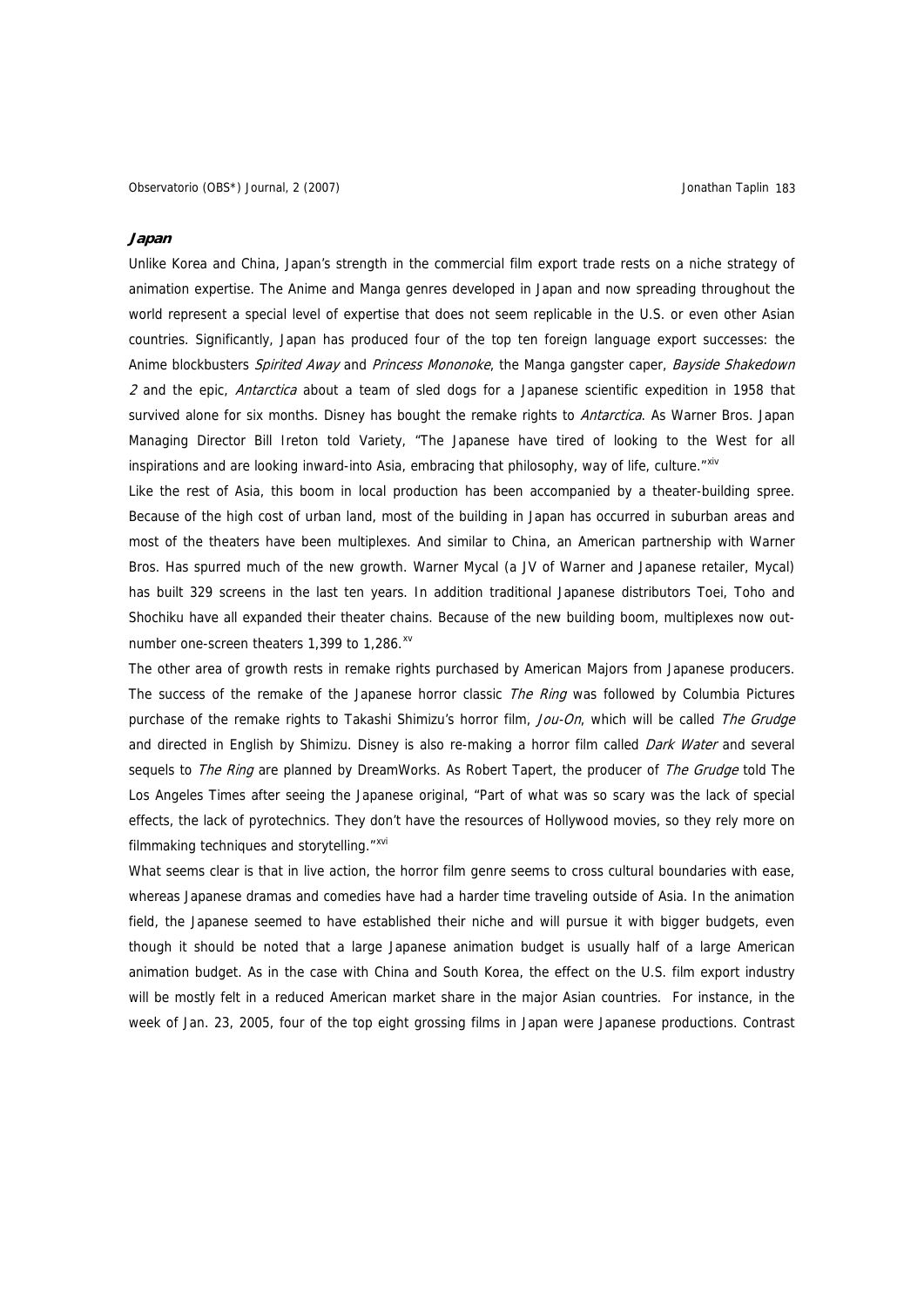that to the week's results in the United Kingdom, where American films had all ten of the top box office positions.

### **India**

By most accounts the Indian film industry is the fastest growing among the major filmmaking powers at a pace of 25% per year for the last five years. The Indian entertainment industry reported gross revenues of \$4.3 billion in 2003 and is expected to rise to \$7 billion by 2007.<sup>[xvii](#page-23-1)</sup> With the "Bollywood" film industry turning out more than 800 films a year; it is clearly the most prolific film culture in the world. It must be noted that the average Indian film budget is \$3 million, as opposed to the average Hollywood budget of \$45 million. While for years the Bollywood industry was financed with "black money" (money laundering for criminal enterprises), it is now attracting legitimate investment funds from both television and satellite networks as well as investment funds that are being sold to non-resident Indians (NRI's) willing to finance the Indian cultural Diaspora. This is not an inconsequential group of 20 million emigrants, their combined net worth being estimated at \$300 billion. This large, wealthy Diaspora population represents perhaps the most powerful asset of the Indian film industry. Although traditionally the Indian film industry madder 80% of its revenues from theatrical distribution to the more than 12,000 cinemas in India, the current breakdown of revenue is far more diverse: 9% from product placement, 9% from satellite rights, 29% from domestic theaters, 24% from music rights and 29% from international distribution.<sup>[xviii](#page-23-1)</sup> In countries like the U.K. more than 23 satellite channels screen Indian films along with other Asian fare.

The Bollywood genre has been very restricted in its form due to the local markets insistence on sticking to the formula of chaste romance, violence and at least three major musical production numbers in each film. Attempts to vary the formula have met with strong resistance on the part of the rural Indian population and only a few "Art films" produced on small budgets do not include the mandatory musical numbers. The Indian formula has found favor in the Arab world (Figure 3) because the insistence that the romantic stars go no farther than a chaste kiss appeals to the Islamic moral code, even though one of the musical scenes usually takes place in a rainstorm in which the beautiful sari-clad female heroine might as well be undressed. Although foreign sales climbed to \$335 million in 2001, we are skeptical of the Indian film industry's claim that overseas sales could reach \$3 billion by 2006. This stems from our doubts on the acceptance of the musical based formula in the rest of the Asian market. Indian films to date have not fared well in China or Japan and ticket sale prices in the Arab world are so low as to cause a major disconnect between admissions and box office. (Compare figure 4 to figure 2). Ticket prices in the Indian domestic market also remain remarkably low, which accounts for large number of admissions but the relatively low box office revenues. However the ROI of the Indian film industry is clearly superior to that of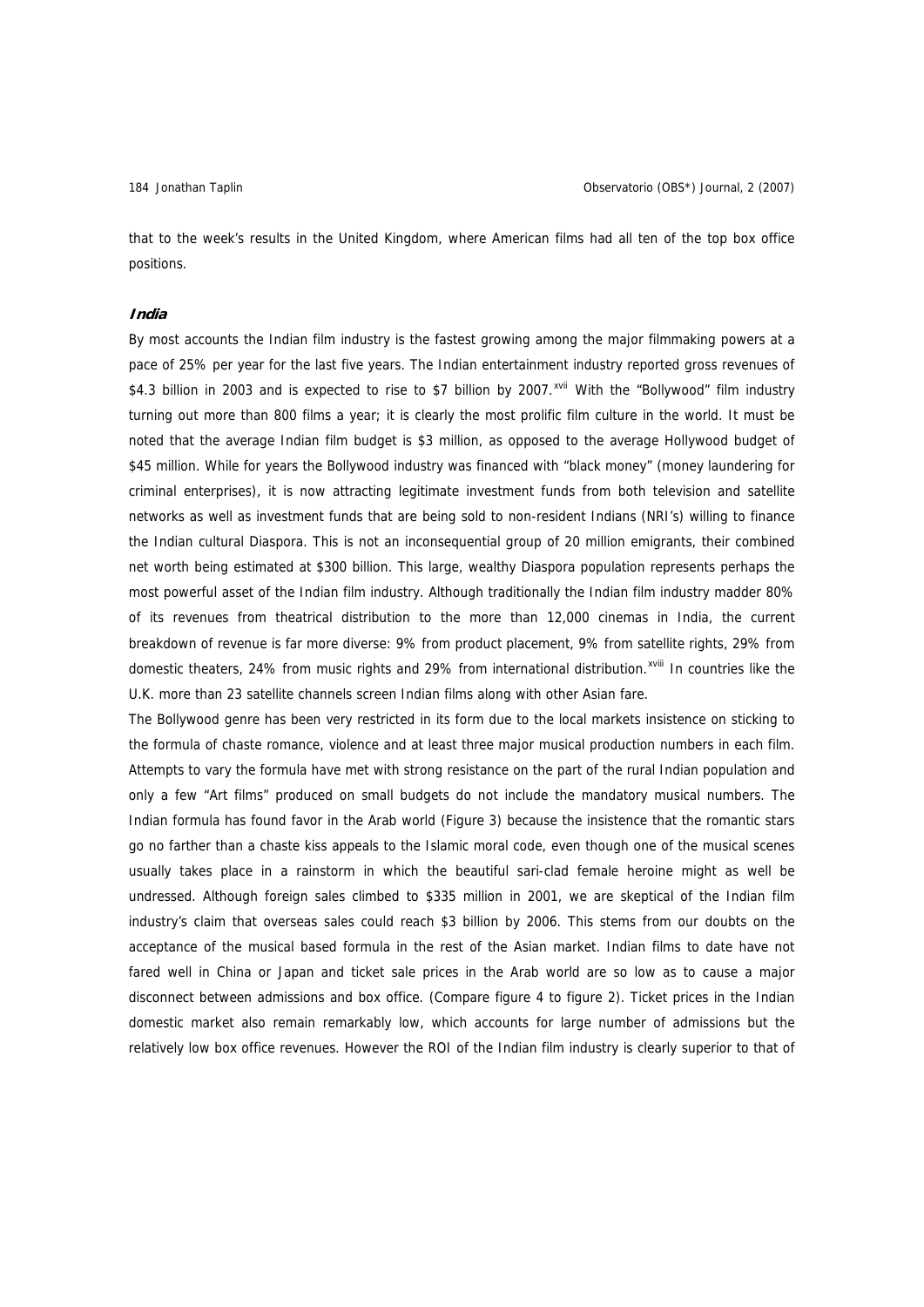the American movie business given the relatively modest budget of Indian productions. For the Indian industry to be a major challenge outside of the Indian domestic, Diaspora and Gulf regions it will have to



# 2000-2003

Figure 4-Worldwide Box Office Revenue-Source MPAA

### **Russia**

Perhaps the most interesting new filmmaking power in the world is Russia. The free market reforms of the early 90 have sent the Russian film industry into a tailspin. The number of films made in Russia shrank tenfold within six years and theater attendance shrank 15 fold in the same period. Xix At the bottom of the fall, a new generation of rich businessmen moved in to fill the cultural vacuum, but the first results were uneven to say the least. What resulted was a string of gangster pictures, full of violence and mafia chic, but utterly lacking in any of the filmmaking technique that had been the hallmark of Russian cinema since the days of Sergei Eisenstein in the 1920's. In the last four years several important changes have taken place that bode well for Russia to take its place among those countries whose domestic market can support filmmaking budgets sufficient to guarantee export success. In 2004 total grosses reached \$260 million, a quantum leap from the \$190 million reported in 2003.<sup>[xx](#page-23-1)</sup> Obviously like the rest of the BRIC's (Brazil, Russia, India and China), Russia has a large, well-educated public that can support a sophisticated filmmaking industry. The second factor for success has been a considerable investment program in multiplex cinemas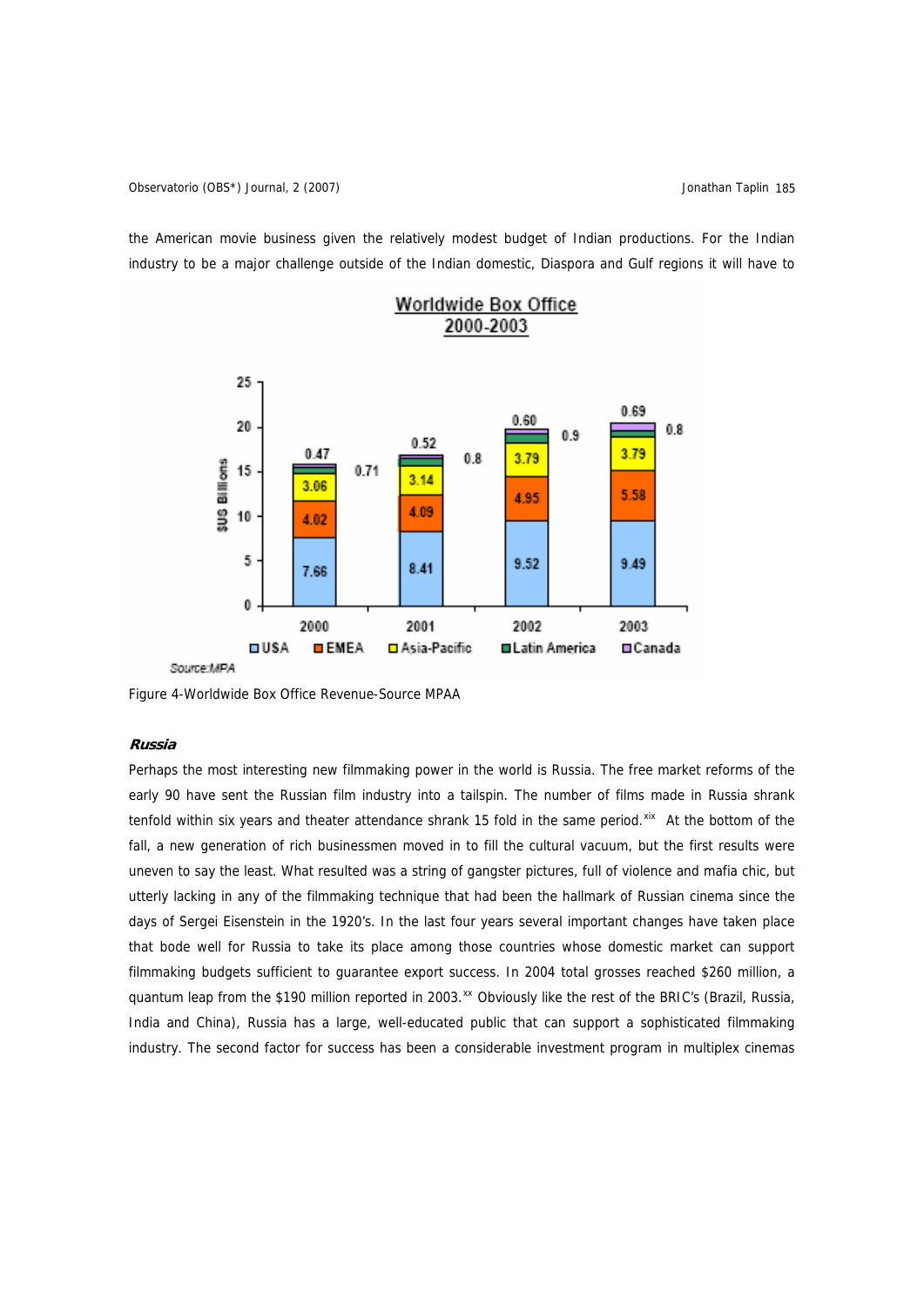in both the large cities and the suburban markets. Third has been the addition of several satellite channels that buy Russian films, providing a critical ancillary market that was missing in the early 90's.Sergei Selyanov, head of St Petersburg's STV, one of Russia's leading producers recently told the Hollywood Reporter that "Russian films will be able to comfortably make a profit from domestic exhibition within a couple of years given the improvements in distribution and exhibition taking place now."XXI

Perhaps the most promising trend has been the application of Russian computer technological expertise to the special effects business. An indicator of the success of this initiative is the fact that 20<sup>th</sup> Century Fox recently purchased the rights to a Russian Sci-fi epic entitled *Nightwatch*, and plans to build a global blockbuster franchise out of the film and a succession of English language remakes all to be filmed in Russia by the film's original production team. Made for a mere \$4 million (and earning \$16 million in Russia) the film "looks like a \$50 million production" according to Ray Strache, the Fox executive who acquired the film. The fact that Russian special effects teams can produce world-class effects for 20% of the U.S. cost is perhaps another example of global service outsourcing platforms that should be of some concern to U.S. policy makers. Given that the special effects business was a considerable source of U.S. comparative advantage in global film exports, we would not expect this advantage to last for long. Given the depth of writing, directing and acting talent in Russia, we would expect that *Nightwatch* represents only the first of a number of major export hits for the new Russian Cinema.

Given this early success, it is clear that the Russian government is now moving to support the filmmaking sector. The support of State run Channel One was absolutely critical to the success of Nightwatch, with the use of TV spots to support the theatrical opening of the film. Channel One retained TV and home video distribution rights in Russia and provides the financial backing for the smaller theatrical distribution company that released the film. The success of this TV marketing driven model is seen as the next wave of Russian movie success.

### **Latin America**

The Latin American market continues to be a curiosity. In the television sector, "Telenovelas" (soap operas) made by Brazilian, Mexican and Venezuelan producers continue to have a very strong export market to the U.S. as well as other Latin markets. But in the film world, the balkanization of Latin culture is on display. It is the rare Argentine film that ever gets distributed in Chile. The Mexican hit Y Tu Mama Tambien had to be subtitled in Spain and the notion of a Portuguese film being distributed in Brazil is extremely rare. Unlike the free flow of cultural exchange that we are seeing throughout the Asian market, the Latin market is not trading media products in a similar manner. Even though we have noticed a flourishing pool of directorial talent coming out of Mexico and Brazil, it is mostly benefiting the American majors who are quick to hire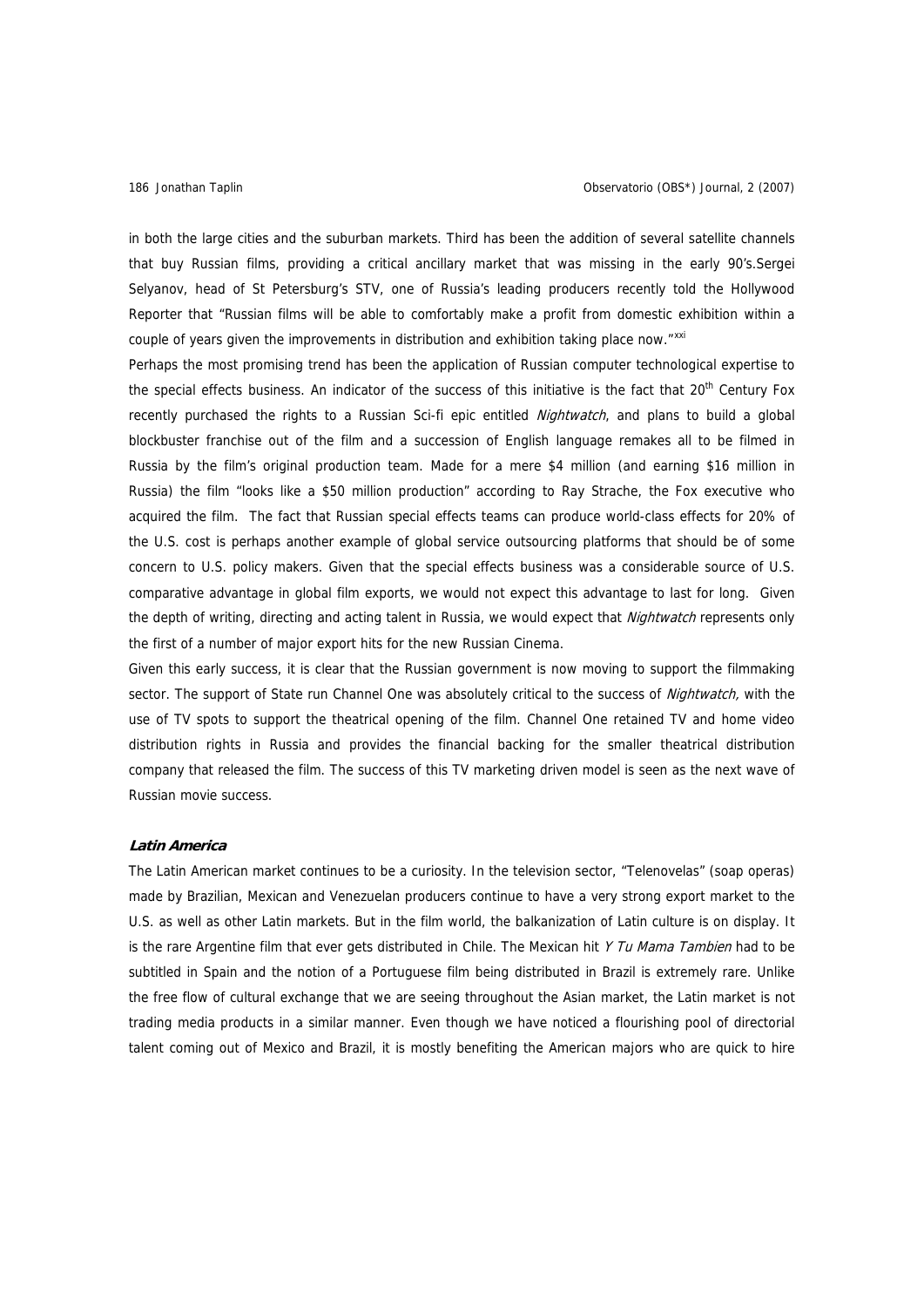Observatorio (OBS\*) Journal, 2 (2007) Jonathan Taplin 187

directors like Alfonso Cuaron to direct their blockbusters like Harry Potter. In most of the Latin American countries, the distribution arms of the U.S. majors still seem to dominate the "foreign film import" business and so it is not unusual to see the American films secure 7 of the top ten slots in the local box office. Perhaps the programming needs of the enlarging Latin TV sector in the US will lead to important distribution platform for Latin American cinema in the US. Unlike the Asian and Russian immigrant populations in the US, the Latin market is well served by the existing TV infrastructure and so the need to create alternative platforms (VOD over broadband) is not as crucial for Latin filmmakers.

### **Implications For The United States**

With all the challenges inherent in new competition from foreign film producers, it is critical to note that foreign box-office receipts for U.S. films jumped \$15.7 billion last year -- a 44% rise from 2003. The growth was fueled by steep increases in ticket prices overseas. As the new head of the MPAA, Dan Glickman recently told the Theater Owners convention, "As these numbers indicate, the magic of the American movie endures, but not unchallenged." What he was referring to was the fact that domestic receipts for Japanese, Russian, Korean Indian and Chinese films rose at a similar rate as ticket prices and many new theaters opened in these countries. This of course is a short term phenomena, in that the ticket price rise was occasioned by the vast improvement in the quality of the theaters in many of the Asian markets. Now that Chinese urban ticket prices have risen to the equivalent of \$7, it is clear that there will not be similar price rises on the horizon and YOY gross revenues from America's foreign export film business should flatten out. It is therefore important to try to look at a ten year time frame to assess the importance of the growth of cultural rivals to understand both the economic and "soft power" effect on this most important of American knowledge exports.

Although the U.S. will continue to adopt a very muscular view of our intellectual trade policy by using bilateral treaties to try to eliminate any and all import quotas for films and music in countries such as South Korea, China, India and Latin America, it is not clear that this effort will succeed. There are considerable internal pressures in these regions to support local filmmaking culture and there is even some anecdotal evidence that the trend is going the other way. Recent discussions in Russia have raised the possibility of an import quota on foreign films being imposed there and there is no reason to believe that the government will resist such a move. Although the MPAA has managed to get U.S. trade representatives to tie IP market opening to other trade issues (such as agricultural opening in Australia), it is clear that the Chinese in particular will resist such bundling. Given the strong financial power over the Treasury Bill market held by the Asian block, we doubt that any unilateral moves on the part of U.S. trade negotiators will have any immediate effect. More importantly, we believe the new found confidence of the Russian and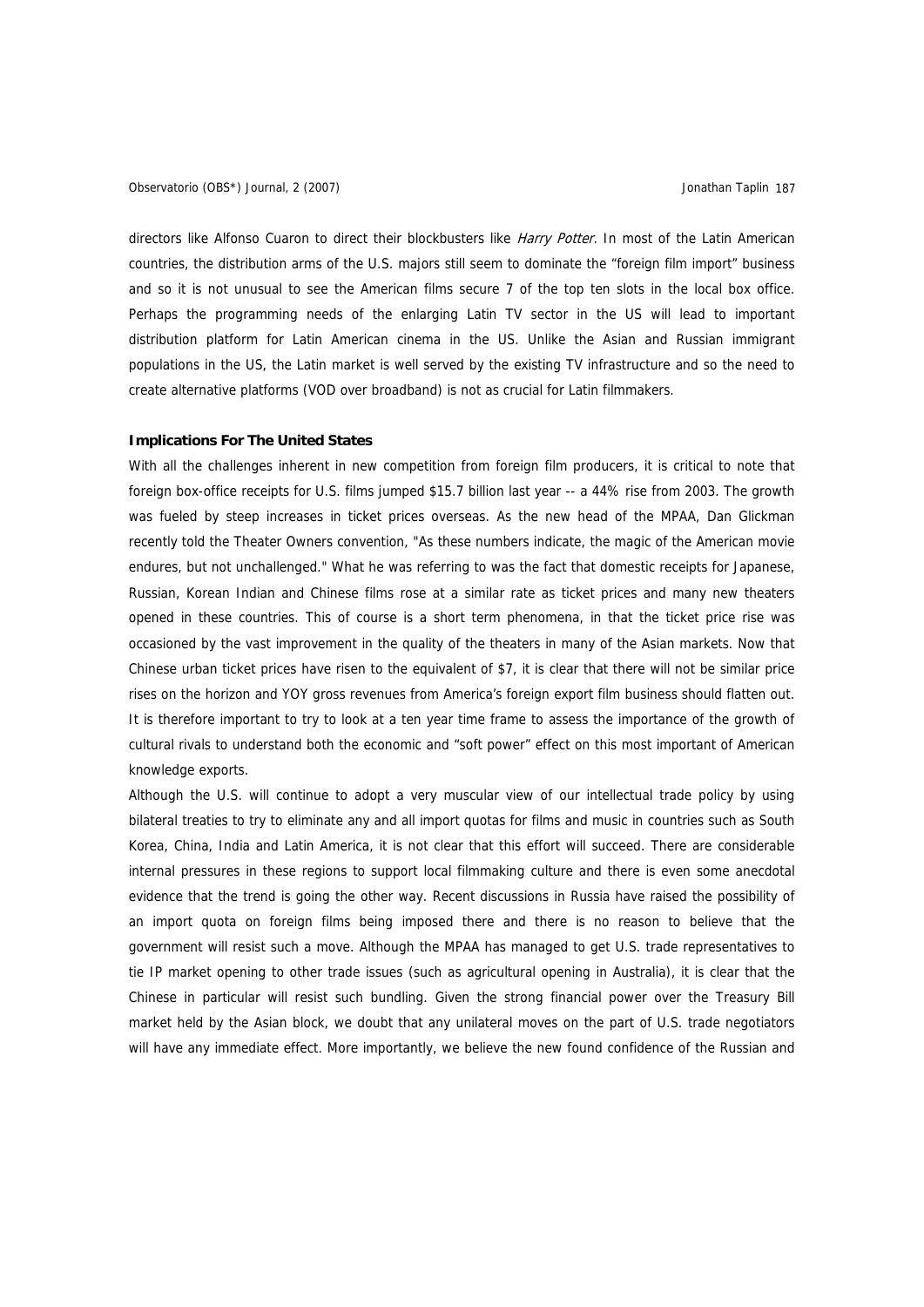Asian filmmakers will be increasingly appreciated by their home audiences. While the Asian and Russian films may not penetrate the American market in any large extent, it is clear they will take local market share from the U.S. major studio export trade within the next 5 years. The new vitality of the Chinese, South Korean and Russian work in live-action along with the increasing sophistication of the Japanese work in Animation will continually challenge the rather formulaic state of the current American big-budget cinema. It is inevitable that these independent cultural movements will begin to challenge American cultural nostrums in Asia, Europe and Latin America. The initial force of these changes is rooted in the basic desire of people to tell their own stories. Despite the academic theorists idea that US Cultural imperialism would overwhelm local tastes, anecdotal evidence points to the simple desire of Asians to watch Asian characters interact on screen rather than watch blond bombshells flirt with James Bond type heroes. However, it must be pointed out that the greater issue of corporate "Knowledge Imperialism" is becoming an issue in many countries that view US multi-nationals as a stand in for more aggressive uses of US power. The same resistances that large software makers like Microsoft are feeling from the embrace of Open Source platforms like Linux, which have a political tinge to their rhetoric, will be faced by large American media firms. While the Brazilian President Lula declares that Linux will be the official software platform for all government projects, it is a distinct resistance to the "Microsoft Tax" being returned to the US. In addition, because the U.S. has been slow in the deployment of both Broadband and 3G wireless platforms, there is evidence that the development of on-line gaming software is migrating to Japan and South Korea where both advanced platforms are more diffused. As Benjamin Wallace-Wells recently wrote, "South Korea, which is first on the broadband diffusion list, is now the world's leader in developing online video games, the fastest-growing segment of an industry that's bigger than movies, and its software companies are beginning to lure top American programmers to Seoul."<sup>[xxii](#page-23-1)</sup> More importantly for the trajectory of the next "breakout" digital imaging products, it is clear that both S. Korean and Japanese companies and government funded R & D labs are matching the U.S. step for step in High Definition 3D (HD3D) imaging and display.

### **Soft Power Implications**

There was a general belief in the filmmaking communities of the world that the power to influence flows from the open cultural and trade strength of a country. There is not much evidence that the propaganda films of Hitler, Stalin or Mao had any effect outside of their own captive markets. The American creative knowledge economy can be the source of our strength if only hostile resistance in foreign capitals does not confront it. We recall the magic era of the 80's and 90's where the ideas of freedom flowed throughout the world, not from a gun but from a music tape. Today every American corporation selling abroad suddenly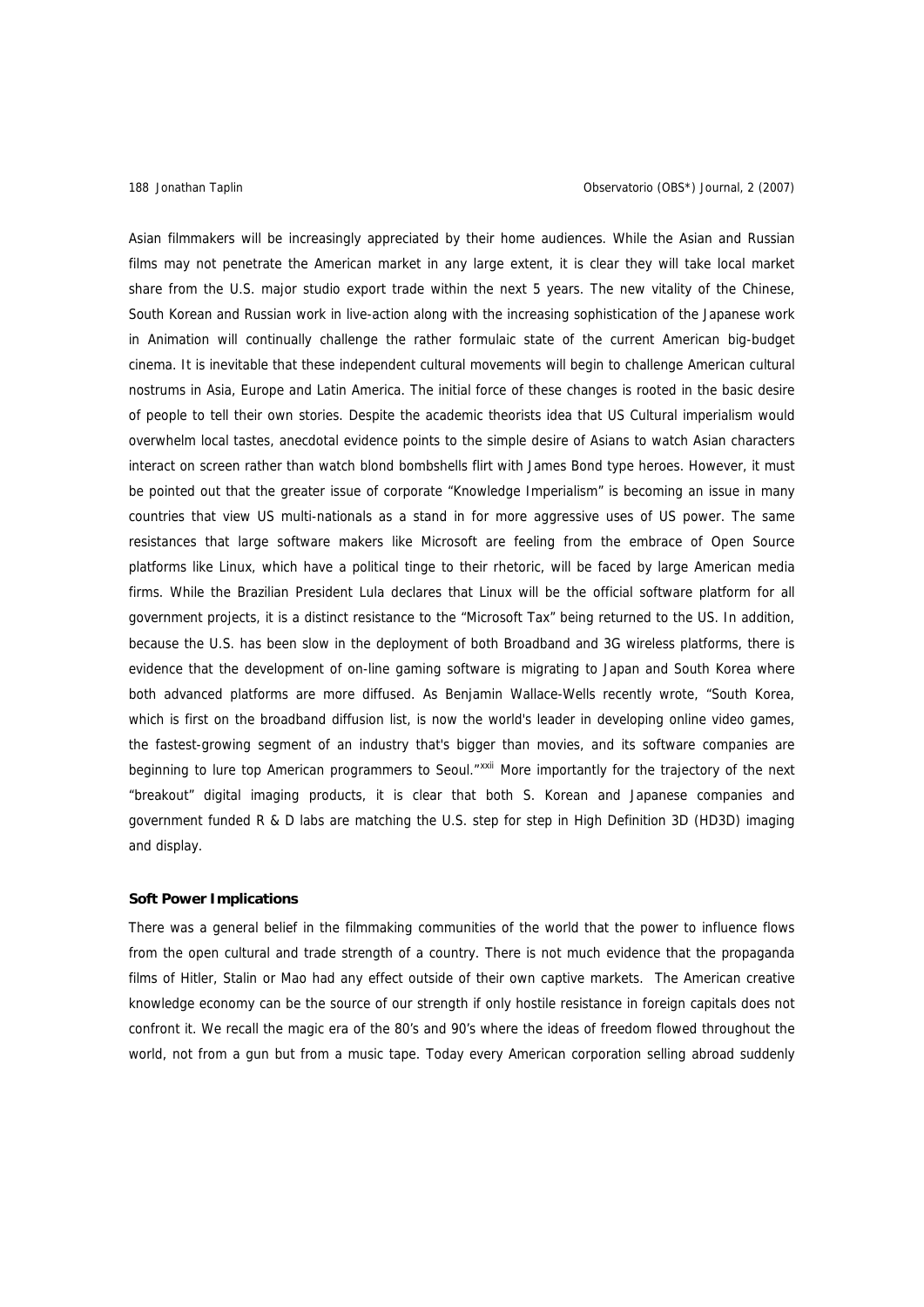has a new issue to deal with: anti-Americanism. The global resistance to some U.S. military policies is causing pain throughout the international commercial system. The effects on the American consumer products companies have been powerful. International boycotts of Coca Cola, McDonalds, Marlboro, Ford, Procter and Gamble have caused dropping international sales at just the point when the American market is static. Retail consultant Lawrence McNaughton was quoted as saying "If you hate America, it's real easy to hate Coke or McDonald's. The two primary criteria for determining risk would be if you're in business internationally and you're a cultural icon."<sup>[xxiii](#page-23-1)</sup> Boeing, which must compete with the European Aerobus Consortium, has lost several important contracts.

The question of whether movies or other cultural outputs have actual soft power effects can be argued, but the simple test of reading the local newspapers in a foreign capital when the Hollywood Blockbuster Premiere Circus comes to town. It is guaranteed that Tom Cruise, Brad Pitt, Angelina Jolie or their like will be on the front page of most papers and treated as a "News" event on the local TV stations. It could be argued that Rambo (1982), released in the first burst of Reagan's reassertive military stance, probably did more harm to America's image abroad with it's largely publicized foreign run than any lovable portrait of America like  $ET$  (1982), released later that year, could repair. It cannot be doubted that filmmakers with the creative powers of a Steven Spielberg have power to move people around the world, given that more than 60% of the revenues for hs films have been garnered abroad. A recent commentary about Spielberg's latest movie, War of the World's by The New York Times' Frank Rich illustrates the power of a great filmmaker to reinterpret current events even in metaphorical terms:

"War of the Worlds" makes as many references to 9/11 as Mr. Bush did. The alien attack on America is the work of sleeper cells; the garments of the dead rain down on those fleeing urban apocalypse; poignant fliers are posted for The Missing. There is also a sterling American military that rides to the rescue…In not terribly coded dialogue, the film makes clear that its Americans know very well how to distinguish a war of choice like that in Iraq from a war of necessity, like that prompted by Al Qaeda's attack on America. Tim Robbins - who else? - pops up to declare that when aliens occupy a country, the "occupations always fail." Even Tom Cruise's doltish teenage screen son is writing a school report on "the French occupation of Algeria."

For American movie and musical artists the effects of America's negative image abroad are demoralizing. These artists have lived for the last 40 years, confident that their words, images and music could charm the rest of the world. The "software" of America has been our most powerful export. The images and sounds were often complex and nuanced and they borrowed from every culture that came to our shores. The perception within the artistic community is that the Berlin Wall came down not because Reagan was any smarter or tougher that Gorbachev. Bruce Springsteen, George Lucas and Marvin Gaye had broken through